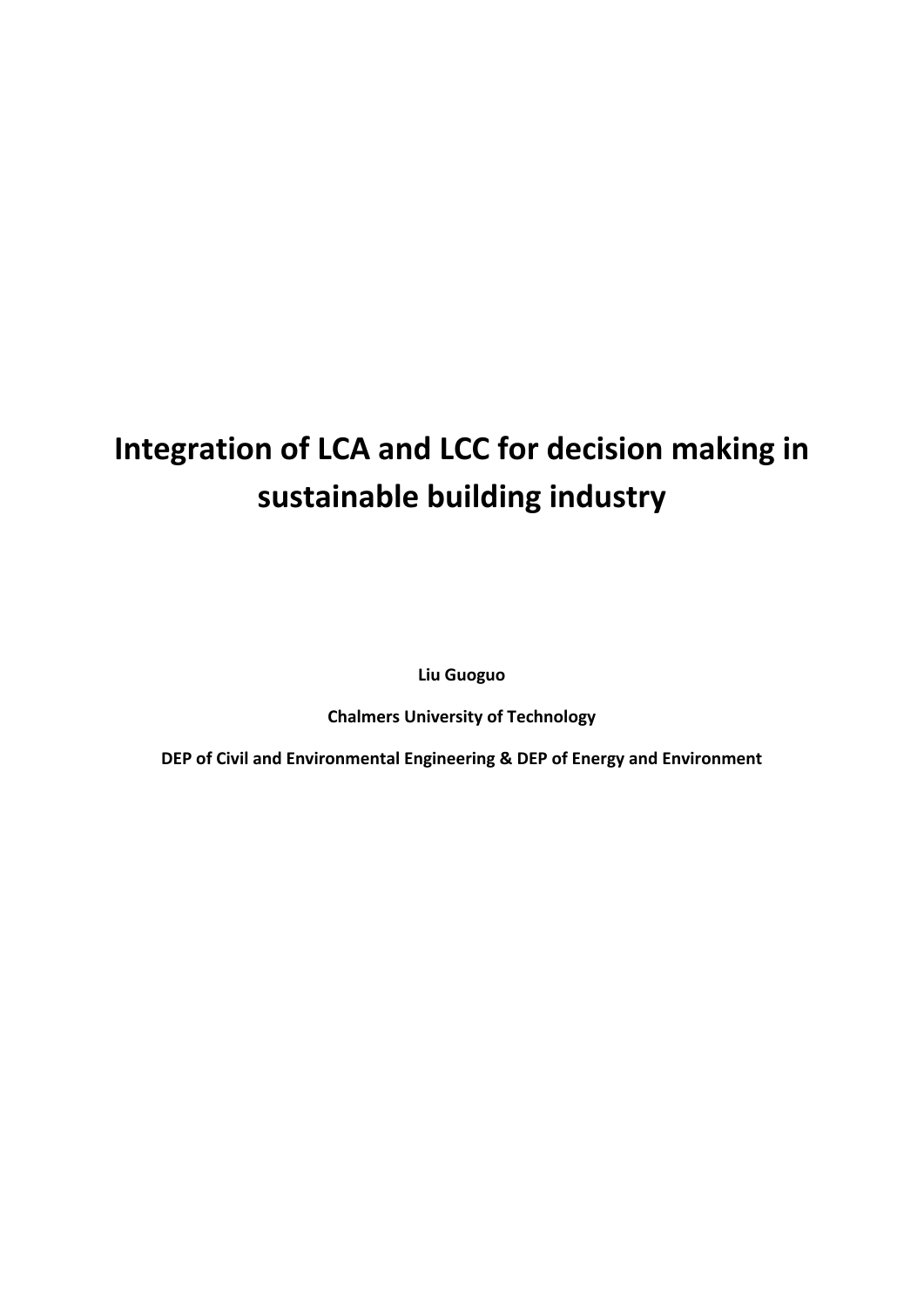#### **Abstract**

A great deal have been written about the climate change and global warming in recent years, but most of literatures focus on the nature of problem rather than feasible strategies and appropriate education to minimize climate problem. We all know in general that we should use renewable energy and environmental friendly products in our daily lives, for instance, purchase more fuel‐efficiency vehicles, improve energy efficiency in industry, and choose green power from our local utility. However, it is not enough for us to accomplish the very steep green house gas reduction just from the technological aspect. Worldwide, fossil fuel use in the last 50 years has gone up nearly five times, form 1.715 billion tons to 8 billion tons today. The bulk of the world's energy consumption is within cities, and much of the rest is used for producing and transporting goods and people. Hence, if we want to improve the climate situation, we should not only rely on the technological or scientific way to solve the problem, like stabilize the carbon dioxide emissions, decarbonization of fuels, and natural sinks, but we should also concern more on developing strategies for sustainable use of energy, particularly in the context of global warming.

The understanding developed of the way ecosystems function has a major contribution to make to dealing with problems of urban sustainability. So, the analysis to metabolism of cities is necessary. The flow of natural resources into cities and waste out of them represents big challenge to urban sustainability. Recently, scientists and engineers raise idea about 3R strategy, which means the resource loop should be closed by recycling, reusing and re‐ producing and otherwise diverting materials from usual destination in landfills and incinerators. Implement this strategy successfully needs residents have awareness of categorizing waste and buying products made from recycled materials. In additional, the structure of cities should be compacted. It is regarded as an efficient way to decline vehicles, which definitely leads to obvious reduction of GHG emissions.

If we take urban as a system, each building can be seen as a small component of it. However, we can't ignore their environmental impacts. According to statistic data, buildings are accountable for approximately 40% of society's total environmental impact and 60% of total energy used. Hence, there has been a gradually increasing interest for the impact that human activities have on the environment in construction industry. Although the green ideas of construction have been introduced for several years, different participants have chosen to focus on different aspects and thus depending on the context and the actors, green construction cannot be realized easily. It is necessary to joint endeavor bringing all stakeholders involved in developing solutions to climate change and research disciplines together in order to building a bridge between different views and positions and find a feasible solution.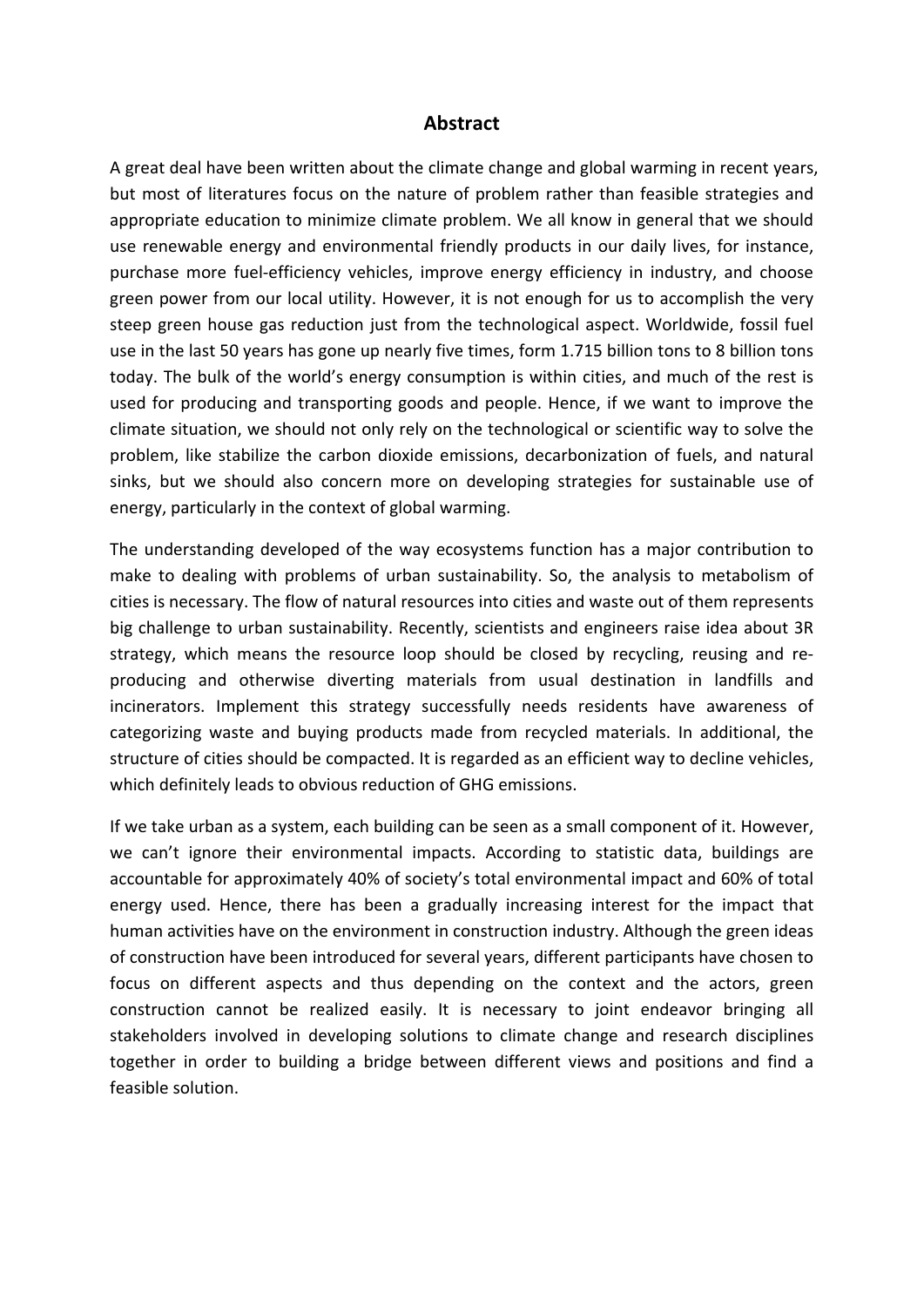#### **Methodology**

During my master study, through learning relevant knowledge of construction engineering and environmental science, I get an idea that is to find a solution which can provide optimal decision in building sector based on a combination of results of integration of LCA and LCC research. LCA is used for selecting construction material based on its life cycle—from cradle to grave. Environmental impact and energy consumption from whole process are taken into consideration, even as a criterion to make sure that construction can achieve the requirement of sustainability. LCC is a sort of economic method which can help controlling cost of whole process. Compared to traditional way of building estimate, LCC can take environment and energy aspect into account, which will result in big effect to future capital variable. My entire research is divided into three main steps: firstly, analyze characteristic of LCA and LCC respectively then compare and conclude similarities and differences between them; secondly, judge whether it is possible to integrate them; if it is feasible, finally, develop this integrated tool that offers client and other participators in building sector a better decision. The result of my research has shown two ways of integration. On one hand, it is possible to establish an impact and cost database for the dominant range of building and services components and materials, which facilitate building designers to choose right materials in the beginning; On the other hand, we will use VE/LCC and LCA for the decision making process to select the most proper alternative and integrated decision making tool is V (Value) = F (Function)/(C (Cost)\*E (Environmental assessment)). While, through survey of building sector, life cycle technology and management can just be used in pre‐design and design phase, which means it only offers suggestion to designer, technical engineers and clients. To achieve a completely sustainability, we still need adopt environmental management in construction phase and spread sustainable idea among tenants. Hence, how to set up an acceptable system combining life cycle technology and environmental management is an important issue in developing sustainable building industry, which needs further research and more communication with stakeholders.

The aim for my thesis is to help all the participants understand the importance of environmental impact and energy consumption during construction process. Moreover, construction and design manager can educate their staffs to concern to their daily behaviors in order to create a green working environment. In additional, sustainable construction is not just a idea related to civil engineering field, but also will drive policy makers to set an appropriate regulations to standardize the whole building sector. For example, design and construction of infrastructure should depend on the local environmental condition and make use of that, rather than change it by advanced technology; construction materials should get Green certification; energy using in construction should be improved its efficiency; waste and emissions from site should be controlled in minimum content; construction materials should be reused or recycled after building disposal. In a word, enhance integration of technology and management in building sector will profoundly reduce the environmental impact of urban energy system and change climate in a better way.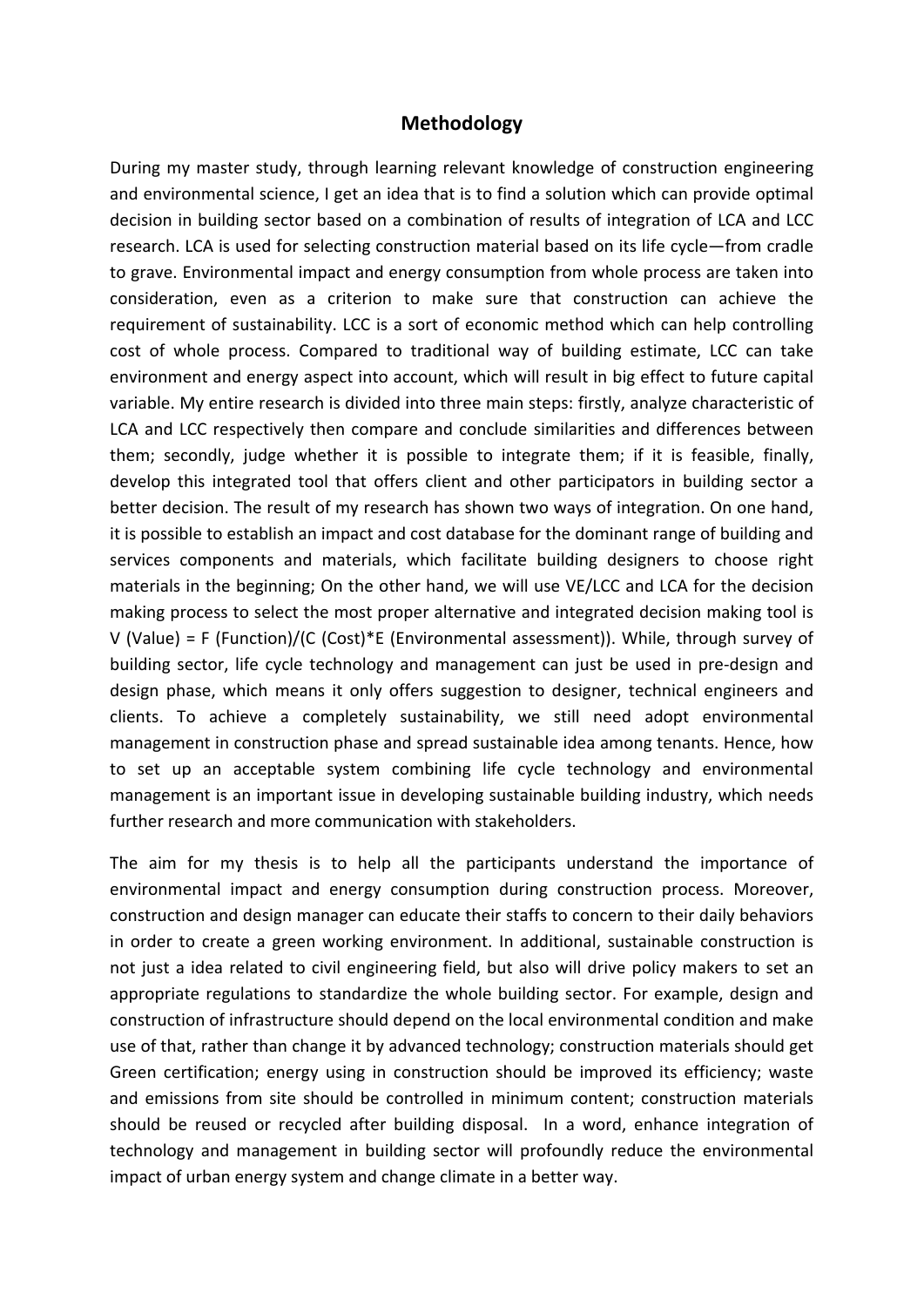# **Chapter 1 Introduction**

#### **1.1 Background**

Sustainable development is required for the continuous survival of our global society. It was defined as 'development that meets the need of the present without compromising the ability of future generations to meet their own needs'. During the last two or three decades there has been a gradually increasing interest for the environment and the impact that human activity and actions have on the environment.

The building sector has shown considerable interest in environmental issues during the 1990s. The building sector is one of the key sectors in the pursuit of a sustainable society, according to statistic data, buildings are accountable for approximately 40% of society's total environmental impact, for instance, half of all resource use, up to 40% of energy consumption, 30% of raw materials consumption, 25% of timber harvest, 35% of the world's CO2 emissions, 16% of fresh water withdrawal and 50% of ozone‐depletion. (Jacob 2001) Another way of saying is that building sector is involved in the transformation of large quantities of natural resources into designed physical services.

Interference with the natural environment occurs during all phase of the building process planning and construction, building use and maintenance and demolition. Although the green ideas of construction have been introduced, different groups have chosen to focus on different aspects and thus depending on the context and the actors, green construction cannot be realized easily. Design and construction, facility management and the use of LCA in the building material sector have been reviewed. It appears as if different aspects of the environmental performance of the building over the life cycle are regarded depending on where the focus is set. The building material industry seems concerned with the production and application of the materials produced. The construction industry aims at collecting information to support decisions and educating the staff (Mathias 2001).

Many organizations are now expected to have an environmental management system and to consider environmental aspects‐‐‐green idea in the whole construction process. In order to understand how environmental consideration and other related concepts become defined and translated into physical artifacts in contemporary green building projects, it is necessary to have a grasp of earlier and current stream of ideas (Baumann 1998). The decision making performed in the building sector is suggested to be influenced by the utilized production technology and developed structure of the company organization. The environmental decision making occurring is suggested to be similar to the general way of deciding proceeding in the company.

#### **1.2 Practical Problems**

In this paper, author mainly makes analysis for two kinds of life cycle technologies which are commonly used in environmental management and attempt to integrate them together to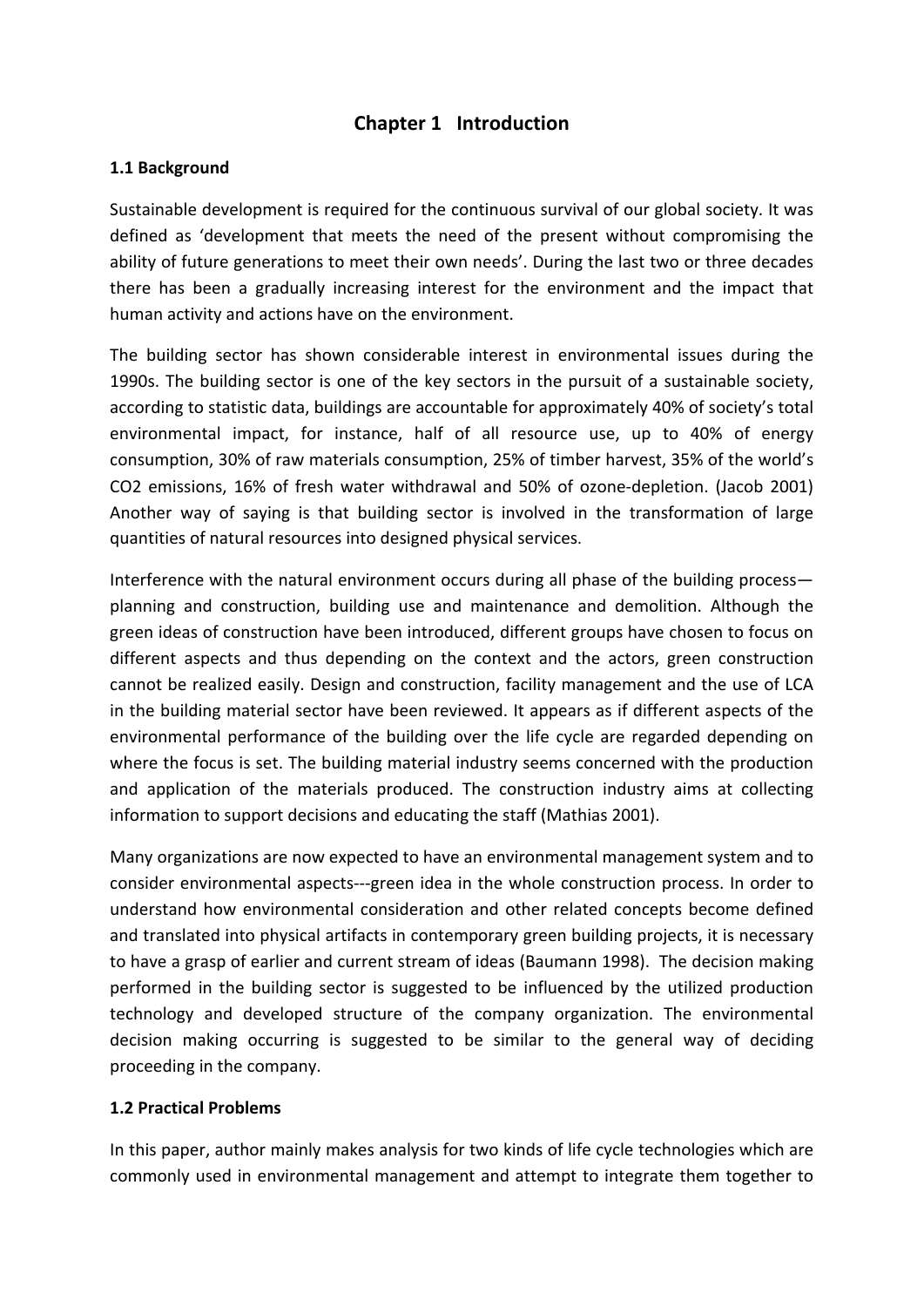offer some useful suggestions to decision makers. In fact, assessment of environmental impacts in the building sector is a quite complex and difficult task. When it comes to assessments of how building products influences the environment, an improvement in one area of the product life cycle can lead to an unwanted impact in another area of product life cycle. In additional, building products have a relative long service life and many actors involved during the product life cycle which makes it difficult to predicting what actually happens during the life cycle, especially in the usage phase (Thomas 1999). It is therefore desirable with a further development of the LCA methodology to more systematically take into account the influence of the usage phase in the building product choice. For decision makers, it is of outmost importance to have a comprehensive view over the whole sphere, which is influenced by an assessment, has shown to be a powerful tool to compare several products concerning their environmental performance.

#### **1.3 Concerns and purpose**

Making optimal decision in building sector has been based on advancing improvements through a combination of results of integration of LCA and LCC research. On one hand, it can be seen as development of process-oriented research which makes use of tools and techniques through building life cycle; On the other hand, it also focus on product‐oriented research which can help decision maker choose better choice and provide customers and society with sustainable building they want. Combining with the practical problems of utilizing life cycle technologies in building sector, the research concerns of this thesis are as followings:

- 1. Understand the definition, process and function of LCA and LCC, as well as how these two life cycle tools implemented in building sector;
- 2. Compare with LCA and LCC, and conclude both similarities and differences between those. Then, according to differences between LCA and LCC, illustrate whether it is possible to integrate them together;
- 3. If it is possible, develop a integrated tool based on life cycle assessment and life cycle cost that strives for better cooperation between many phases in building sector like, design, construction and material supply, and with recognizes the customer's entitlement to have comfortable living environment, supported by transparent cost structure;

According to concerns of research in this thesis, the following goals will be achieved:

- 1. Sustainable suggestions are offered to decision makers and cause both benefits to building sector and society.
- 2. Increasing the benefits and value to decision maker at all points in building sector through the provision of new version based on processes that are environmental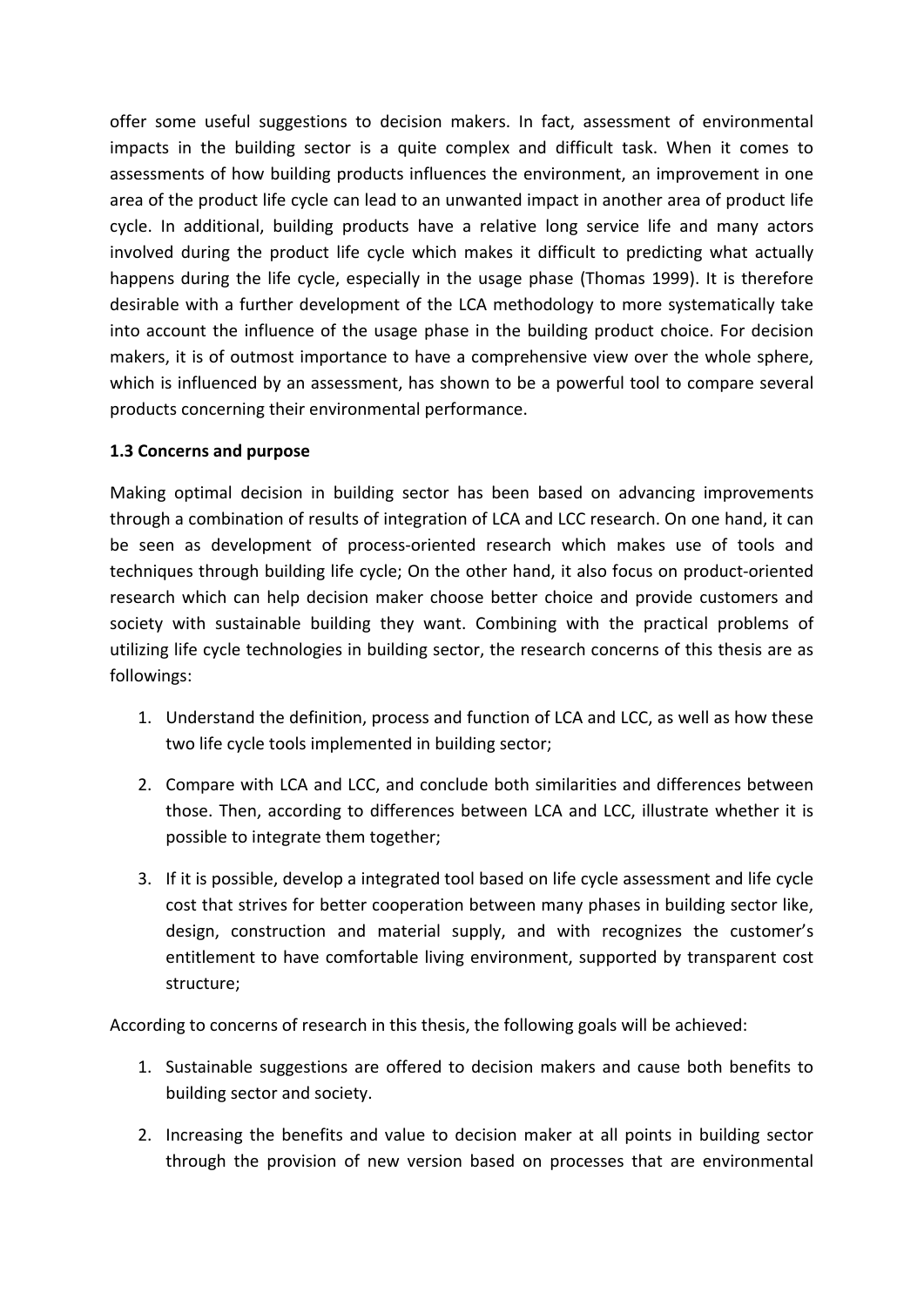friendly and cost-effective and which can deliver consistently high quality in long term.

3. Affordable and environmental friendly housing that meet the needs of customers and sustainable development;

#### **1.4 Structure of thesis**

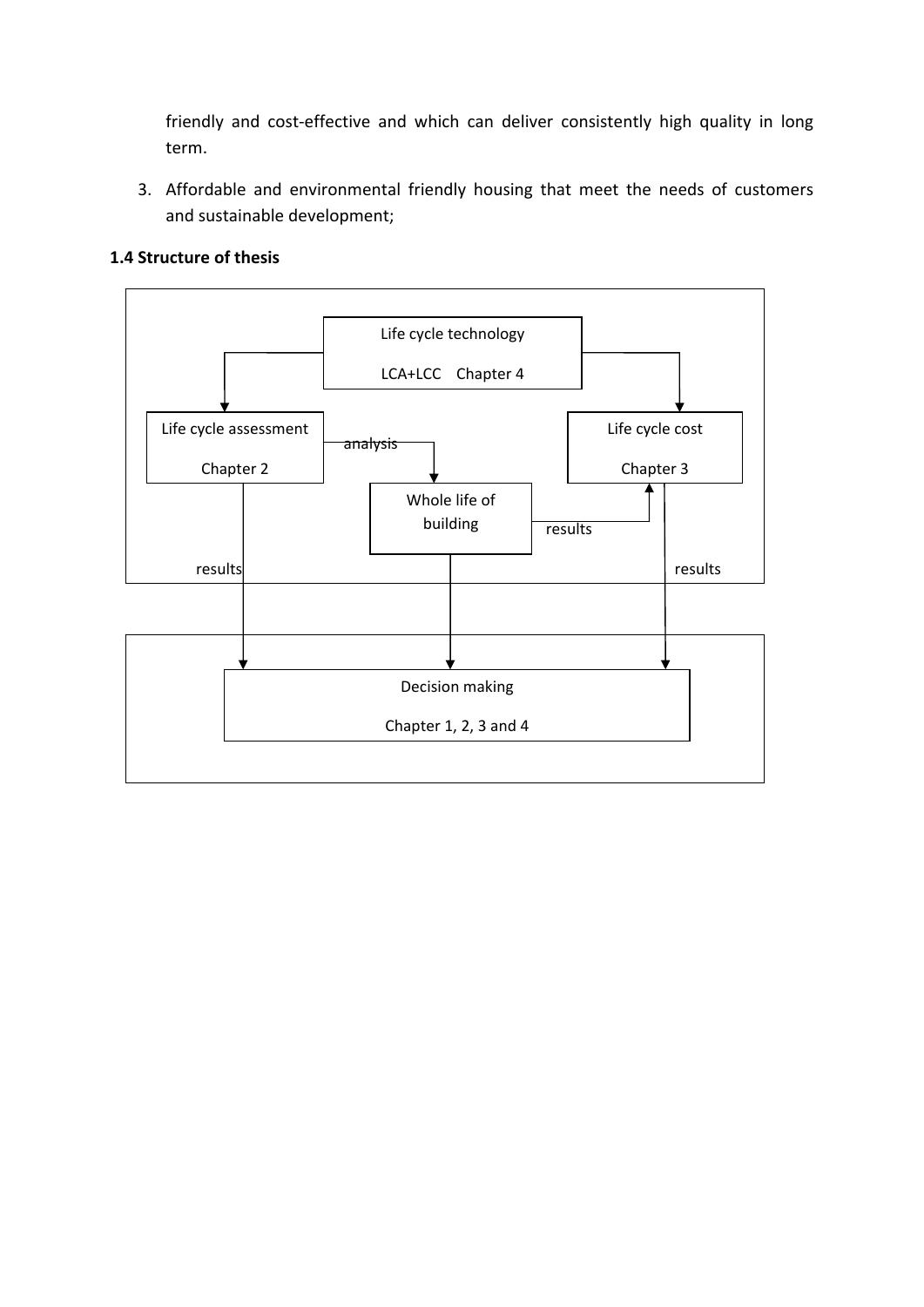# **Chapter 2 Life cycle assessment**

## **2.1 Definition and methodology of LCA**

LCA means product is followed from its "cradle" where raw materials are extracted from natural resources through production and use to its "grave", the disposal (Baumann 2004). Figure 1 shows the life cycle model, in which boxes indicate physical processes and arrows flows of energy and matter. The aim of LCA is to highlight those particular areas in the environmental profile of a product where producers or vendors should focus their response in order to minimize their environmental impact.



*Figure 1 Life cycle model (Richard 1996)*

The LCA methodology can be divided into five successive phases; goal and scope definition, inventory analysis, impact assessment, result interpretation and application, which are presented in Figure 2.

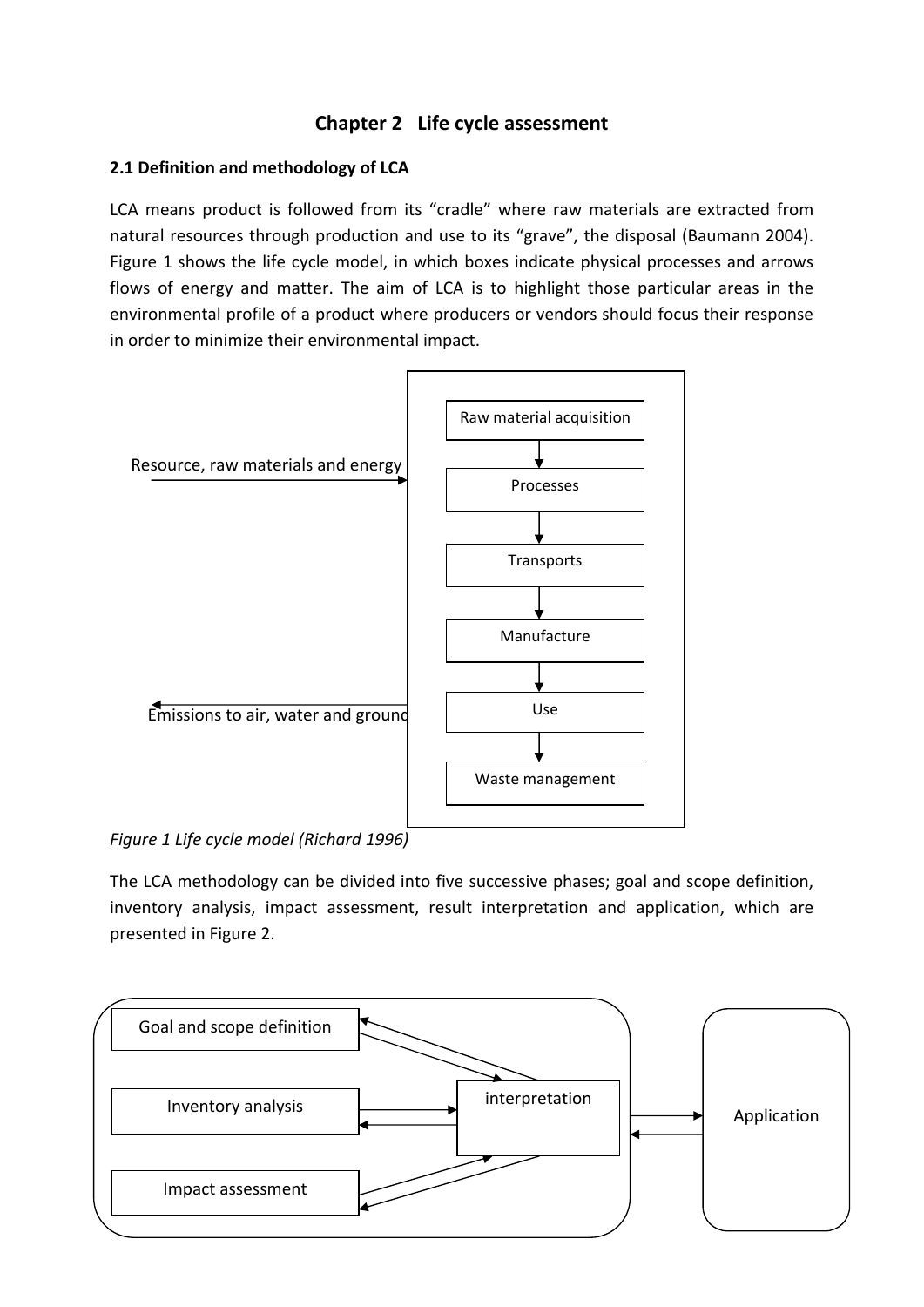#### *Figure 2 Methodology of LCA (Baumann 2004)*

- 1. Goal and scope definition---it states the intended application of the study, the reason for carrying out and to whom the results are intended to be communicated.
- 2. Inventory analysis‐‐‐ Inventory analysis means to build a systems model cording to the requirements of the goal and scope definition. This phase involves gathering quantifiable data relating to the material and energy inputs into a product across its whole life cycle and any associate emissions, discharges and wastes. This also should relate to all stages of the product life from "cradle to grave". The process of inventory analysis shown in Figure 3.



#### *Figure 3 Process of inventory analysis*

- 3. Impact assessment‐‐‐ it aims to describe the impacts of the environmental loads quantified in the inventory analysis. It turns the inventory result into more environmentally relevant information. It focuses on the environmental problem rather than emission or resources use. Human health, resource and ecology should be taken into consideration (Richard 1996). In the impact assessment phase, it is often broken down into four distinct phases, which is presented in Figure 4:
- Selection of impact categories--- the choice of impact categories to use for the visualization of the impact on the environment, like global warming potential, acidification/ eutrophication potential and ozone depletion potential.
- Classification‐‐‐ grouping the data in an inventory table into a number of impact categories;
- Characterization‐‐‐ this involves the quantification, aggregation and analysis of impact data within the agreed impact categories;
- Valuation--- in this phase, the indicator result can be further elaborated by:

*Normalization*, calculating the magnitude for each indicator result relative to reference level;

*Grouping*, sorting or ranking of impact categories;

*Weighting*, usually aggregating the indicator results based on some value choice based numerical hierarchy.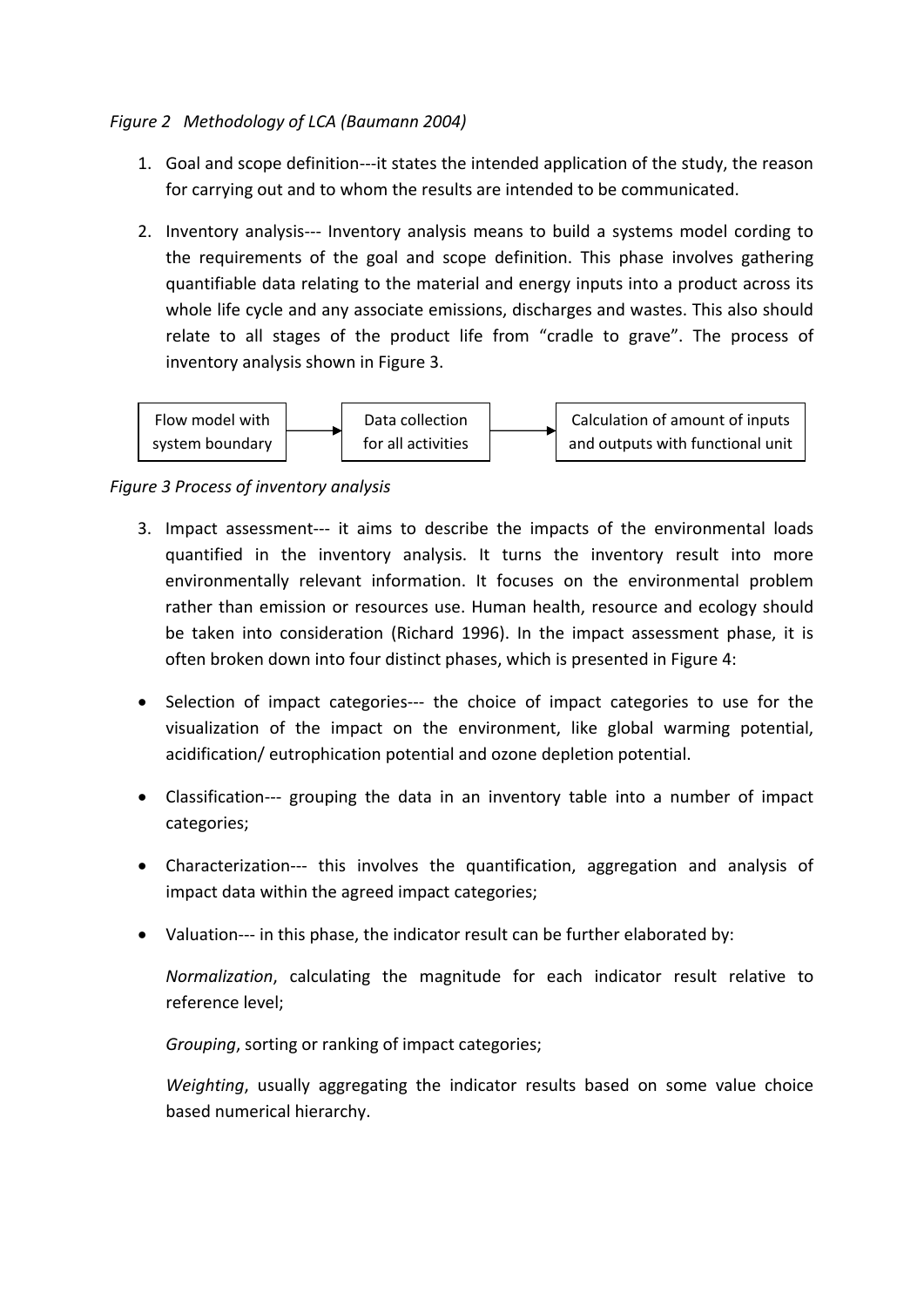

*Figure 4 Model of life cycle assessment (Jacob 2001)*

- 4. Interpretation--- the content of the result interpretation phase of an LCA is dependent on the goal of study; the life cycle interpretation phase of LCA consists of three elements: Identification of significant issues, evaluation and conclusion.
- 5. Application--- different application put different requirements on the methodology. Figure 5 gives some examples:

| Application                                 | Requirement on methodology                            |  |  |  |
|---------------------------------------------|-------------------------------------------------------|--|--|--|
| Decision making, choice between alternative | Reflection of consequences of contemplated            |  |  |  |
| actions                                     | action                                                |  |  |  |
| Market communication                        | 'Fairness', possibility to compare                    |  |  |  |
| Product development and purchasing          | Results presented with a high level of<br>aggregation |  |  |  |
| Decisions on national level                 | Data representing national averages                   |  |  |  |
| Identification of improvement possibilities | Site specific data                                    |  |  |  |

*Figure 5 Examples of how different applications have different needs for methodology*

#### **2.2 LCA in the building sector**

With the increasing concern for the built environment amongst the public, governmental regulation and the aspiration towards a sustainable society has resulted in that the building sector has shown rising interest in methods or technologies for the environmental assessment of the activities of the sector as well as the valuation in the whole process. The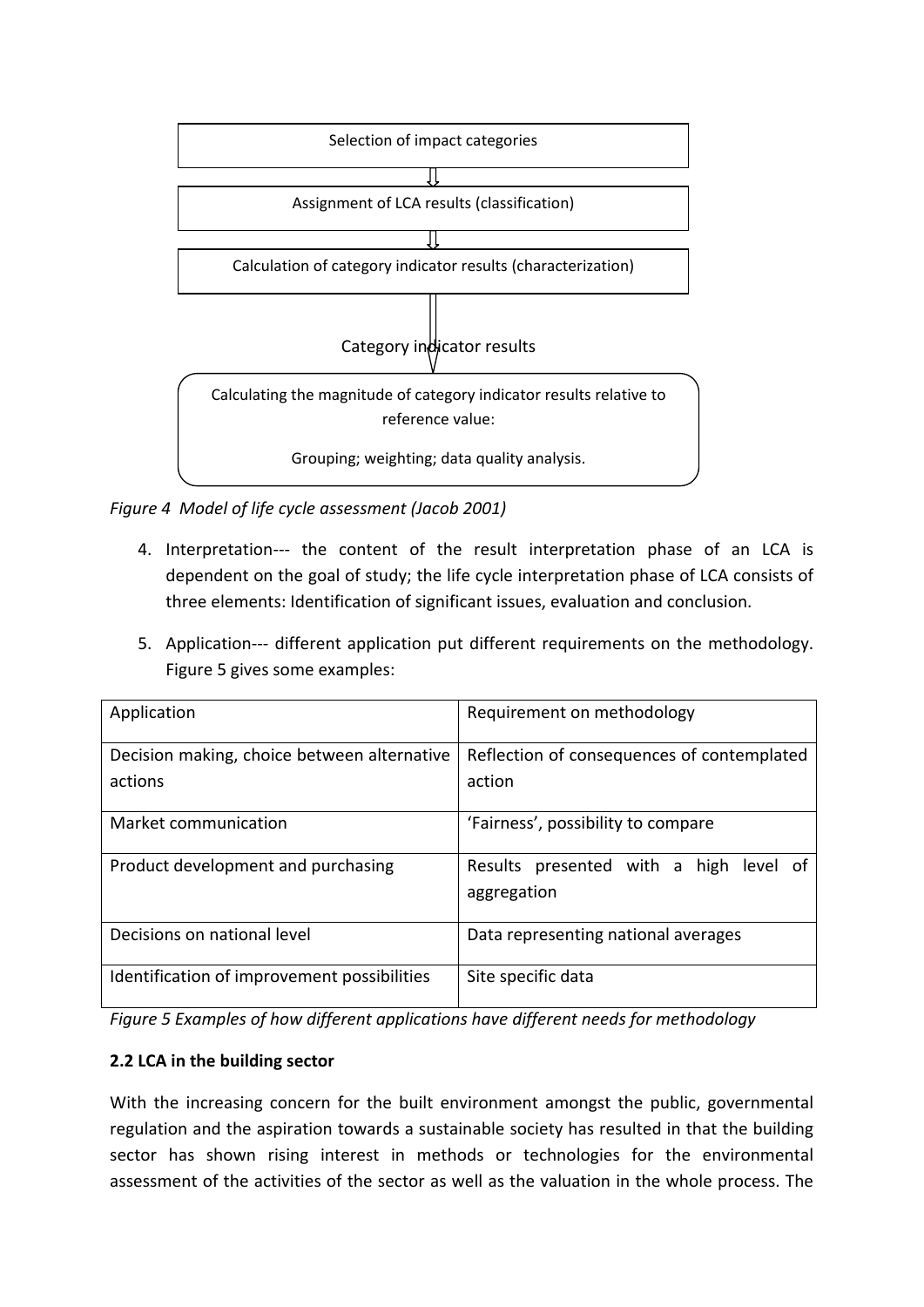LCA methodology has developed rapidly during these years, which aims at assessing local and regional direct and indirect environmental effects of societal activities. The use of LCA in the building sector has initiated an adoption of LCA to special condition of the building sector and the efforts to utilize it have lead to several international methodologies. Examples are the development of a methodology for environmental profiles of construction materials, components and buildings. Another incentive for development of LCA for the building sector is the fact the building sector is a main contributor to the use of energy and various materials in society.

When an LCA is carried out for a building product, the whole life cycle has to be considered. In Figure 6, an illustration is given over the life cycle for an unspecified building product. The life cycle is divided into 6 stages, which are placed in 4 different system levels (Jacbo 2001). The system level, regards the complexity of the structure in which the product participates. The actors influencing the impacts from the product vary during the life cycle stages.



*Figure 6 System levels in a building products life cycle (Jacbo 2001)*

- Extraction of raw materials (system level 1): The life cycle of building product normally starts with extraction of raw materials followed by a preparation into building material. In most case the product is send forward to a producer of building materials or components, but in some case, the raw materials are used directly on the construction side.
- Production of building materials or components (system level 2 and 3): the raw materials from the first LCA stage are converted into building materials or more complex products like building components or parts.
- Construction: In the construction phase, the building products are applied to a whole building. This means that all the products are raised from system level 1, 2 or 3 up to 4. The product starts to serve as a function and can be related to a 'function unit'.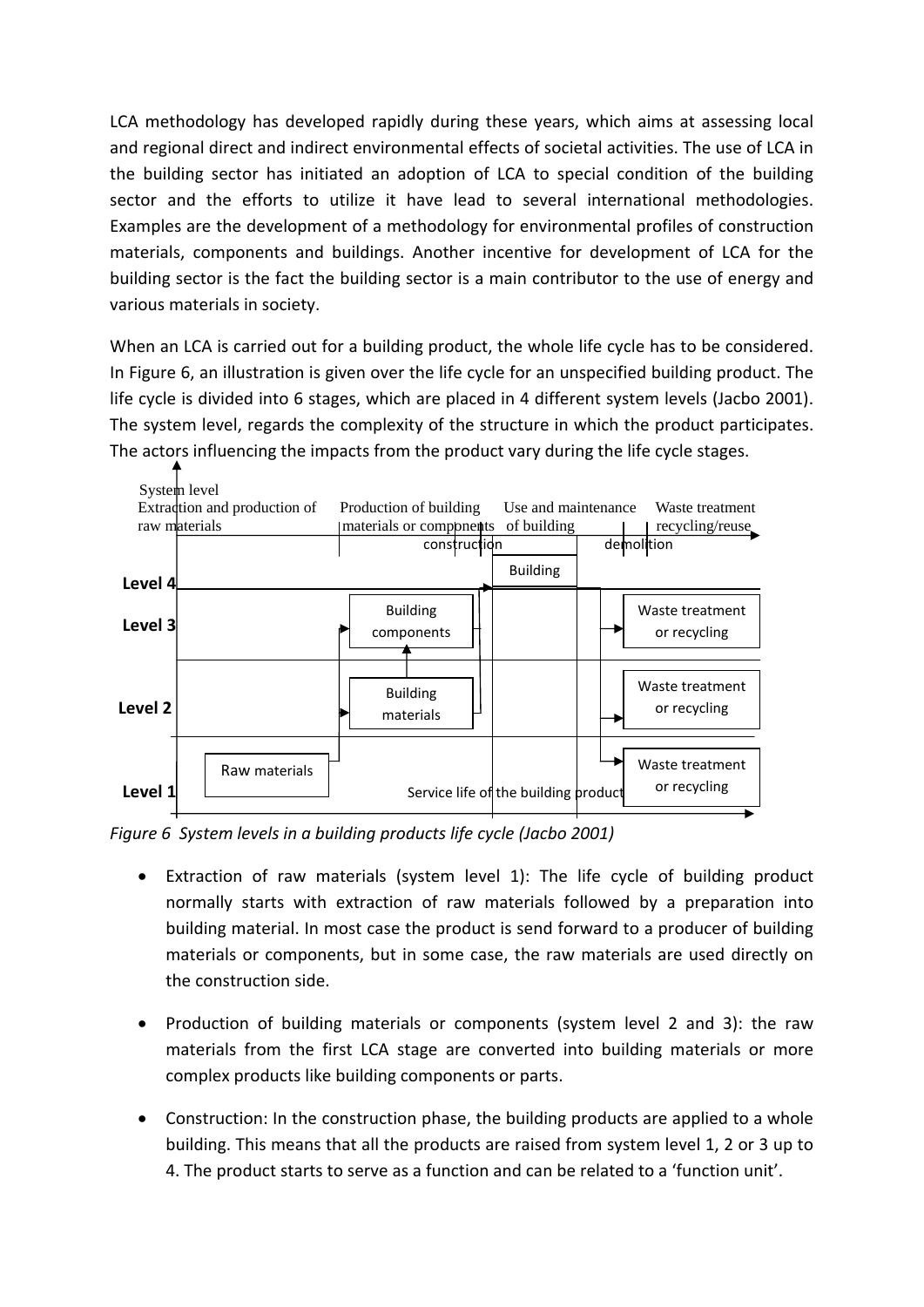- Use and maintenance of buildings (system level 4): in this phase, the building products are incorporated in a more complex system, a building. The environmental impacts from a functional unit in this stage depend on several factors other than the building product chosen for the actual function.
- Demolition: the demolition of a building indicates the end of a functional unit preserved by a building product.
- Waste treatment, disposal or recycling (system level 1‐3): after the demolition, the outcome can be treated in different ways either as waste or reused/recycled in new application.

Seen from the illustration stated above, a product life cycle can be divided into three steps:

- 1) Before installation of the product in building;
- 2) During the usage phase in building;
- 3) After the product is removed from the building.

Hence, the system levels can be divided into two system levels:

- 1) Building level, a product provides a function (maintenance);
- 2) Product level (materials or wastes), before or after the usage phase for the product. The products don't have any function in these stages.

LCA can be adopted in the building sector on these two system levels, assessment of building materials and components and assessment of buildings and constructions. Assessment on the material and component level can be performed with two different aims, to generate input to whole building assessment or for materials comparison, improvement and development. Assessment on building and construction level can be conducted to be a sort of decision support, either in the design phase or construction phase, even in the process of establishing the environmental status of existing building in the context of procurement or alteration situations.

#### 2.2.1 Assessment on product level

As the words stated above, the product level means the stage before or after the usage phase for the building. In building sector, design phase plays an important part in materials selection. Hence, how to do assessment on product level is illustrated through tools implemented in design stage.

The example building demonstrated that an integrated tool which utilizes a life cycle assessment of building materials enables design practitioners to make timely informed decision on reducing environmental burdens of building materials as well as facilitating self‐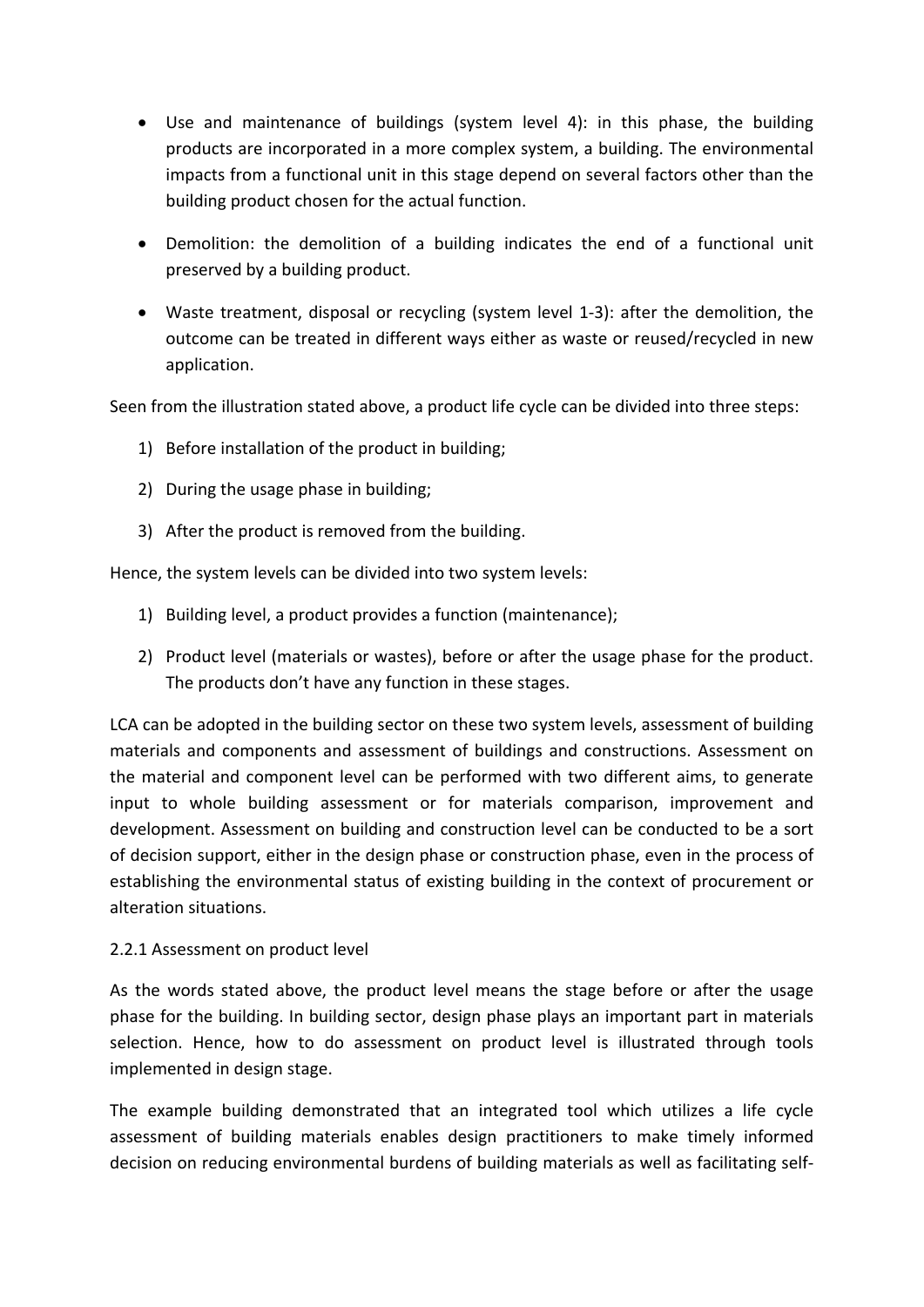assessment from an environmental point of view at the design stage rather than at the post‐ construction stage. A range of performance indicators are available in such tools, use of these performance indicators can lead the designer in choosing right materials which produce the lowest environmental impact of building as a whole (Newton 2004).

How to choose the right materials or do environmental design in this phase depends on appropriate environmental analysis. In LCA, according to different purposes, it has been divided into several kinds of analyze tools. Among those, contribution analysis is right for using in design phase, since it can help choosing materials. Contribution analysis is to identify which environmental loads contribute most to the total environmental impact (Baumann 2004). It is necessary to compare emissions and resource use on the characterization level or the weighting level for this type of analysis. The results from analysis can show which material or component of building causes the biggest pollution and make material alternative easily.

While, selection of sustainable building materials frequently requires difficult decisions since it is carried out considering a range of different environmental indicators. To deal with this difficulty effectively, some integrated evaluation tools in the market, which can support decision makers for building environmental performance have been developed. For instance, LCADesign is a significant contributor to stakeholder needs in that it provides (Seo 2003):

- Objective detailed and comparative assessment rather than subjective assessments;
- Real time detailed design appraisals and evaluation with tool automatic take-off CAD;
- Generation of meaningful comprehensive environmental analyze graphics, tables and reports;
- Comparing alternatives at all level of design analysis;
- Environmental assessment of building's development from cradle (extraction of raw material) to start of construction.

The principal aim of LACDesign is to integrate building environmental assessment in a 3D CAD model to avoid any manual transcription of data from one step to another in evaluation processes. A schematic diagram of LCADesign is shown in Figure 7. This tool is divided into three main parts which comprise the following key steps:

Input: create a 3D CAD model of building and use the dimensional information in the model to estimate quantities of all materials in the building;

Analysis: estimate all material and gross building environmental burdens by factoring each material quantity with results of their emissions generation and resource depletion from a comprehensive database of a wide range of building materials, then calculate a series of environmental indicators based on life cycle assessment;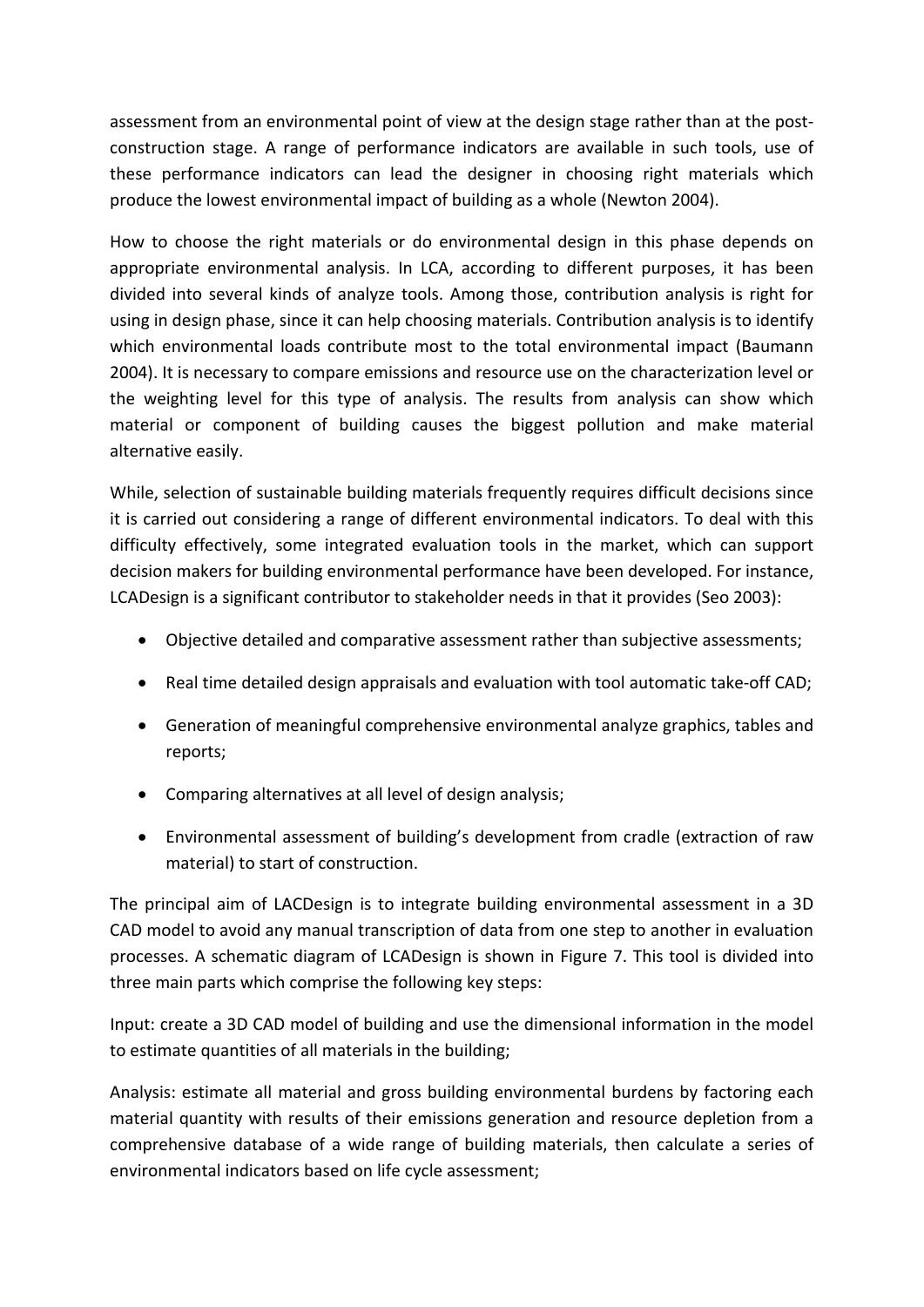Output: provide facilities to undertake detailed analysis of alternative designs and benchmarking over time to facilitate designers' creation of buildings with least environmental impact considering their service delivery requirements.



*Figure 7 Essential steps for 3D CAD modeling and environmental evaluation tool (Seo 2003)*

# 2.2.2 Assessment on building level

The building sector of today strives towards converting the design process of buildings and constructions from having a focus on the physical building towards using performance requirements as the basis for design, like the concern is to satisfy the need for certain services rather than providing a simple physical structure. This approach to the definition of building or construction has as a consequence that the assessed object is a dynamic system that provides different services over time (Mathias 2001). Hence, in the assessment of building sector, we should take the sequential life cycle thinking into consideration. This means we cannot just focus on the planning and construction phase but also the activities in maintenance, rebuilding, extension, operation and 'end of life scenarios', which contains demolition and material recycling. However, different life cycle phase should be treated separately in the life cycle inventory analysis. Depending on actual boundary conditions it is possible to choose different goals and scopes to analyze.

Based on the aspect of assessing buildings and constructions with a basis in both the physical building and service of building or construction provides, the following topics (see Figure 8) are needed to be considered during the whole process.

| Decision supported by | Sub groups                               | <b>Topics</b>                                   |
|-----------------------|------------------------------------------|-------------------------------------------------|
| Scope                 | Building life cycle<br>phases and status | Definition of the building life<br>cycle phase; |
|                       |                                          | Assessment of new building;                     |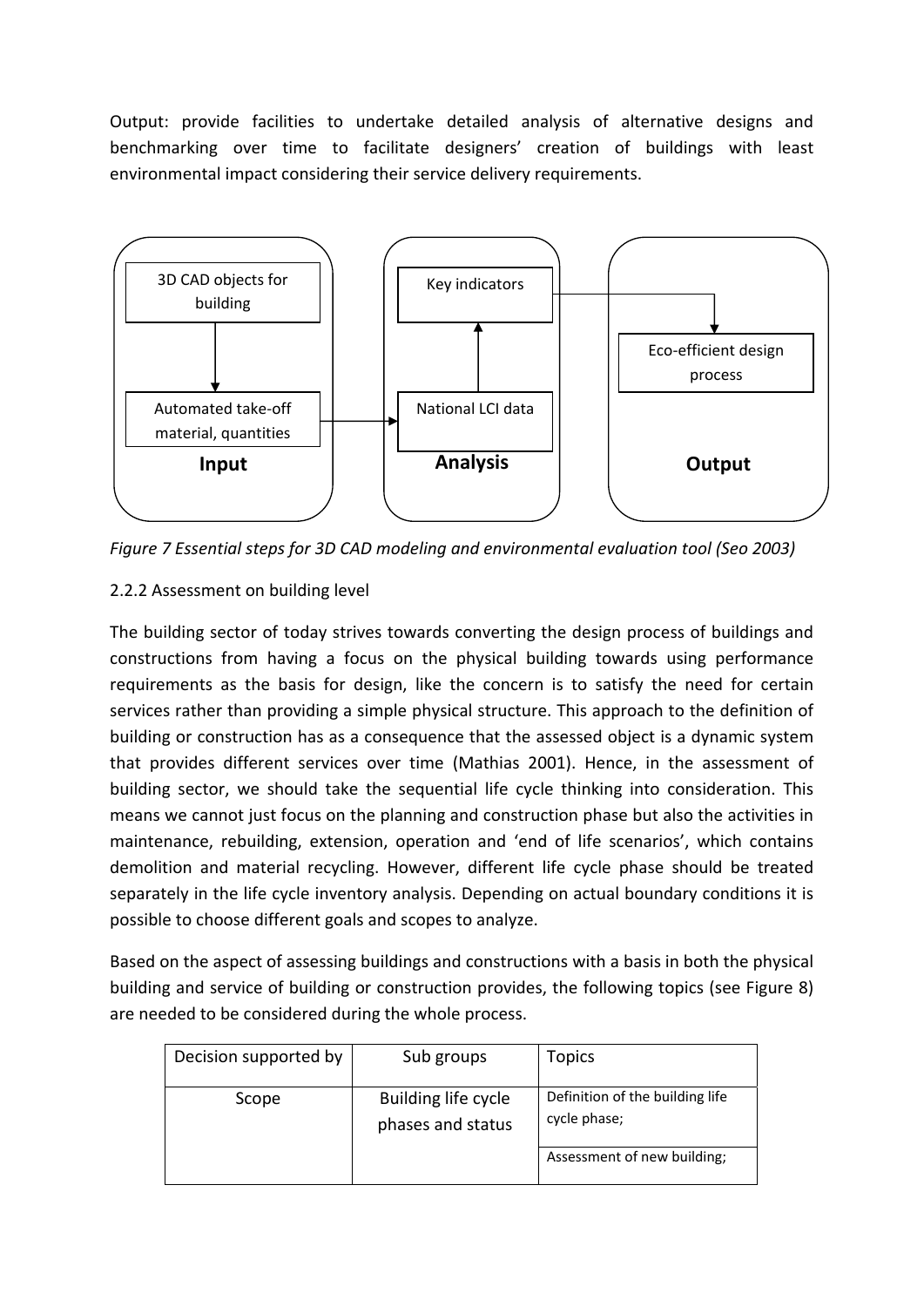|             |                   | Assessment of existing building |
|-------------|-------------------|---------------------------------|
|             |                   | Assessment of activity.         |
|             |                   | Water consumption and use;      |
|             |                   |                                 |
|             | Service coverage  | Waste water system;             |
|             |                   | Heating and cooling system;     |
|             |                   |                                 |
|             |                   | Ventilation system;             |
|             |                   | Building maintenance;           |
|             |                   |                                 |
| Methodology | Inventory         | Allocation for process;         |
|             |                   | Materials recycling;            |
|             |                   | Sunk cost;                      |
|             |                   | Scenario modelling;             |
|             |                   | Time dependence;                |
|             |                   | Procedure obtaining data        |
|             | Impact assessment | Indoor air quality;             |
|             |                   | Time dependence;                |
|             |                   | Spatial difference;             |
|             |                   | Geographical difference;        |
|             |                   | Impact categories;              |
|             |                   | Conservation of resources;      |
|             |                   | Valuation methods               |

# *Figure 8 Different topics used to characterize different LCA systems applicable for buildings (Mathias 2001)*

During studying of assessment on product level and building level, we can draw a conclusion that is energy consumption and environmental impact in usage phase can be influenced by the choice between different building products. Through research of common building materials (Paulsen 2001), it is obvious that several product alternatives for the same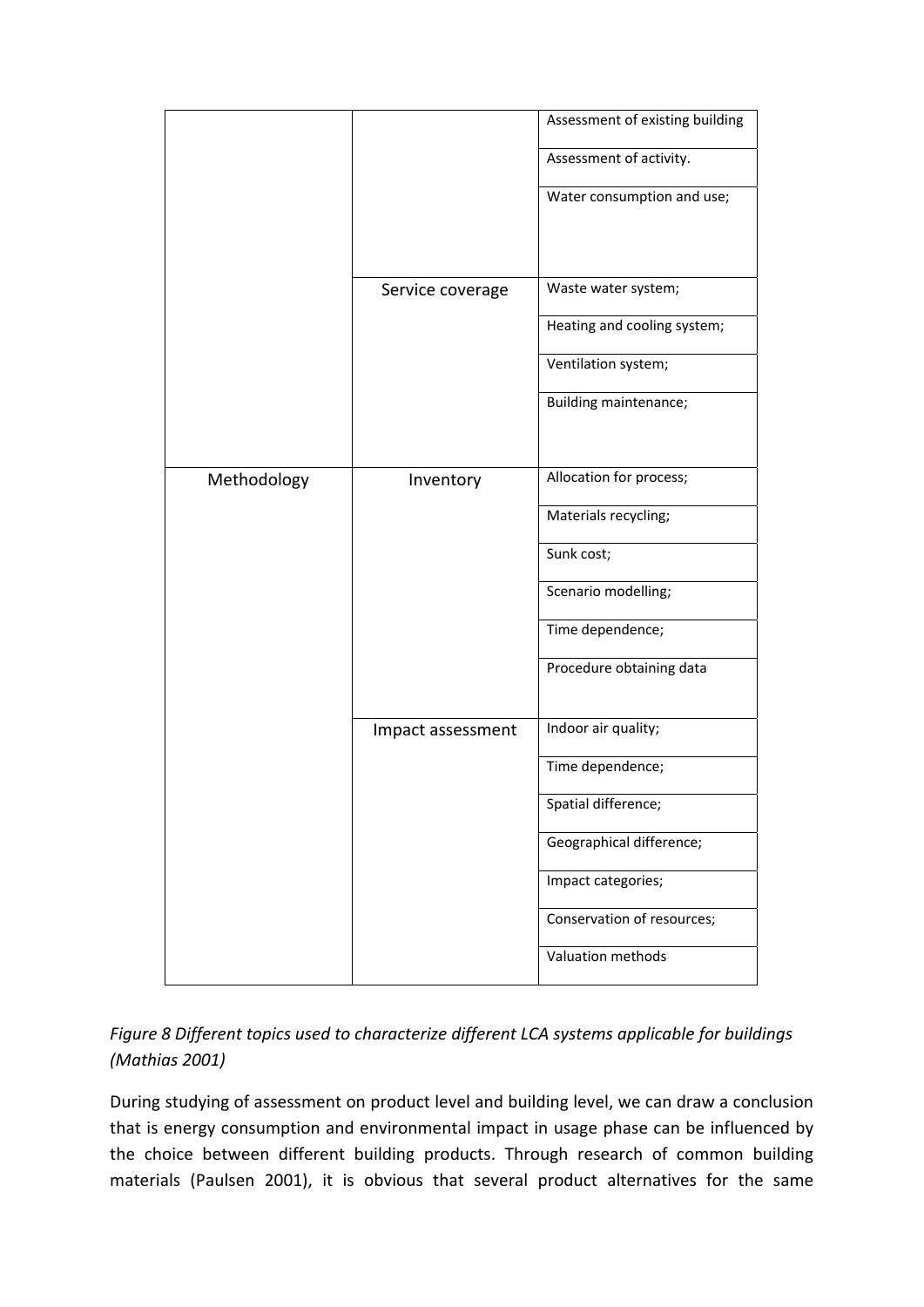application but with slightly different properties can cause a difference in the energy consumption.

## **2.3 LCA in decision making in building sector**

Based on the analysis above, there are two system levels through life cycle of building. One is product level and the other is building level (see 2.2). Although environmental assessment can be adopted in both levels, the analyze objective is quite different. In building level, LCA is only used for evaluating the environmental impact from building but nothing to do with decision making in this phase. While in product level, the analyze objectives are materials or components. From the perspective of life cycle of building, design and construction stage and demolition stage belong to product level. However, decision making is only made in design and construction stage. Because this phase is related to the creation of something new, like selecting and comparing alternative solution, materials, work partners and contractors. The creating of entire building is long term decision but there are still some short decisions along this way, like materials or structure using.

According to the process of design and construction phase, which is shown in the Figure 9 below, the first step is to clarify the clients' needs. Hence, many building design professionals are now involved 'sustainable design' in response to expressed interest or requirements from their clients, regulations or their own intention to reduce human impacts on the environmental‐local and global. Design performance appraisal requires consideration of environmental performance criteria and best practice performance benchmarks, communication of environmental principals for strategic decision making as well as interactivity with supporting framework.



*Figure 9 Design and Construction process* 

Besides decision making in design phase, it is also very vital to make appropriate decision by utilizing LCA approach in procurement from purchase and sale aspect respectively (see Figure 10).

| Decision      | Strategic | Construction &   Purchase | Sales |
|---------------|-----------|---------------------------|-------|
| making actors | decisions | design                    |       |
|               |           |                           |       |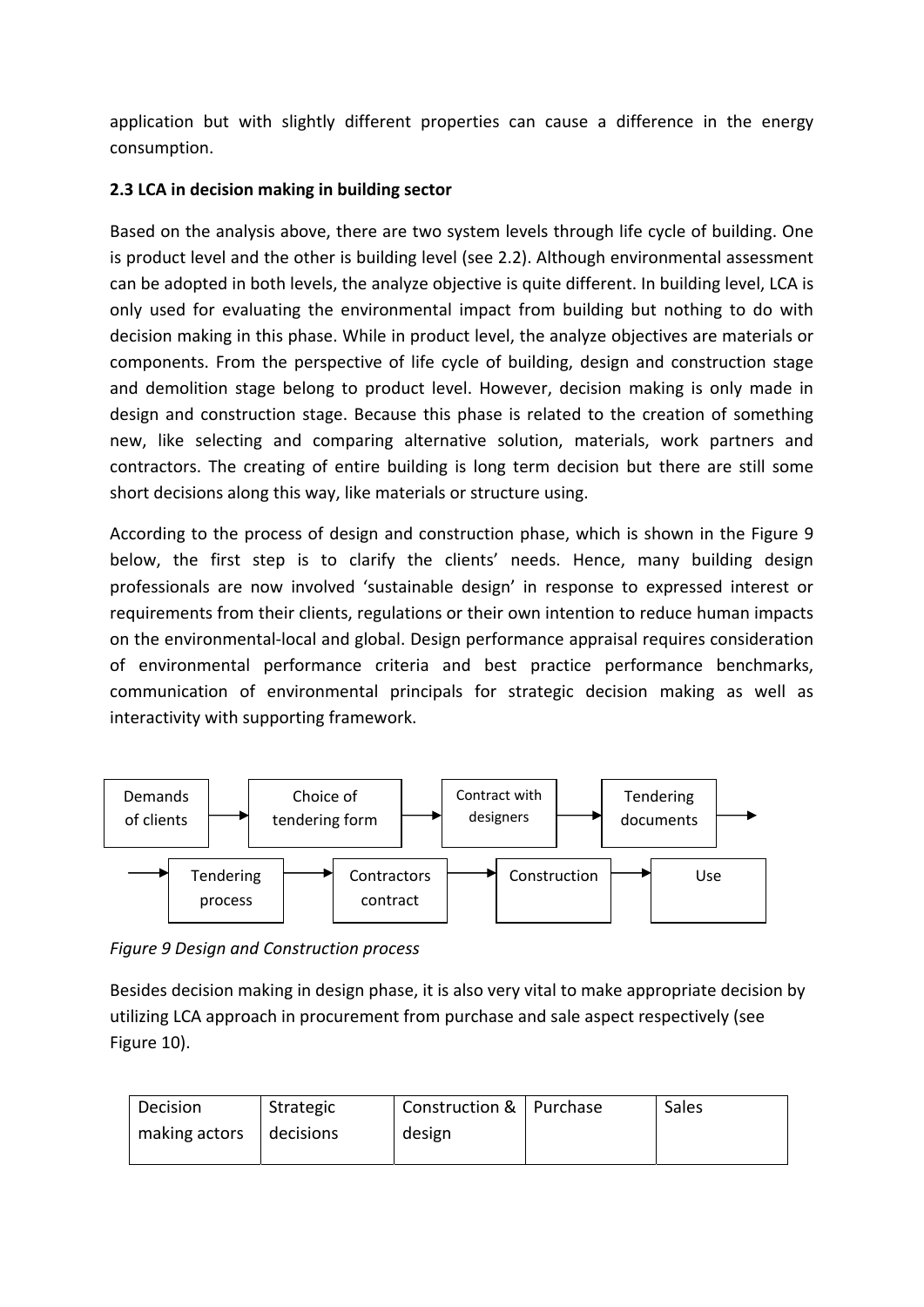| Authority  | Support for<br>legislation;<br>studies on<br>infrastructures;<br>Identification<br>of research. | Public service<br>company                               | Choice of<br>product;<br>Recommen-<br>dation | Eco-labelling;<br>Recommen-<br>dation |
|------------|-------------------------------------------------------------------------------------------------|---------------------------------------------------------|----------------------------------------------|---------------------------------------|
| Company    | Selection of<br>key production<br>technology;<br><b>Business</b><br>concepts.                   | Choice of<br>materials;<br>Improvement<br>of production | Choice of<br>products/<br>suppliers          | Marketing                             |
| Individual | Choosing a<br>lifestyle                                                                         |                                                         | As consumers,<br>using the eco-<br>label     |                                       |
| <b>NGO</b> | Lobbying                                                                                        |                                                         |                                              |                                       |

*Figure 10 Suggested application of LCAs and results to decision making (Thomas 1999)*

In additional, LCA can also offer suggestion to clients other than designers and engineers. There are two analysis can be used for initial planning of project.

First is dominance analysis, which is used to investigate what parts of the life cycle give rise to the greatest environmental impact (Baumann 2004). It is carried out by looking at the emissions of each activity in the life cycle. The analysis allows for identifying where improvements are most wanted or needed. Hence, it is important for example for a company wanting to know whether they are at risk of exposure in the environmental debate or if it is their own production processes or those of their suppliers that cause the greatest problems.

The other is decision maker analysis. The basis for this type of analysis is identification of the different participators and organizations that carry out the different activities in the technical system. From the result of this analysis, it is clear to judge the level of environmental influence from different parties. Therefore, decision makers can focus on choosing right partners in the greatest pollution part.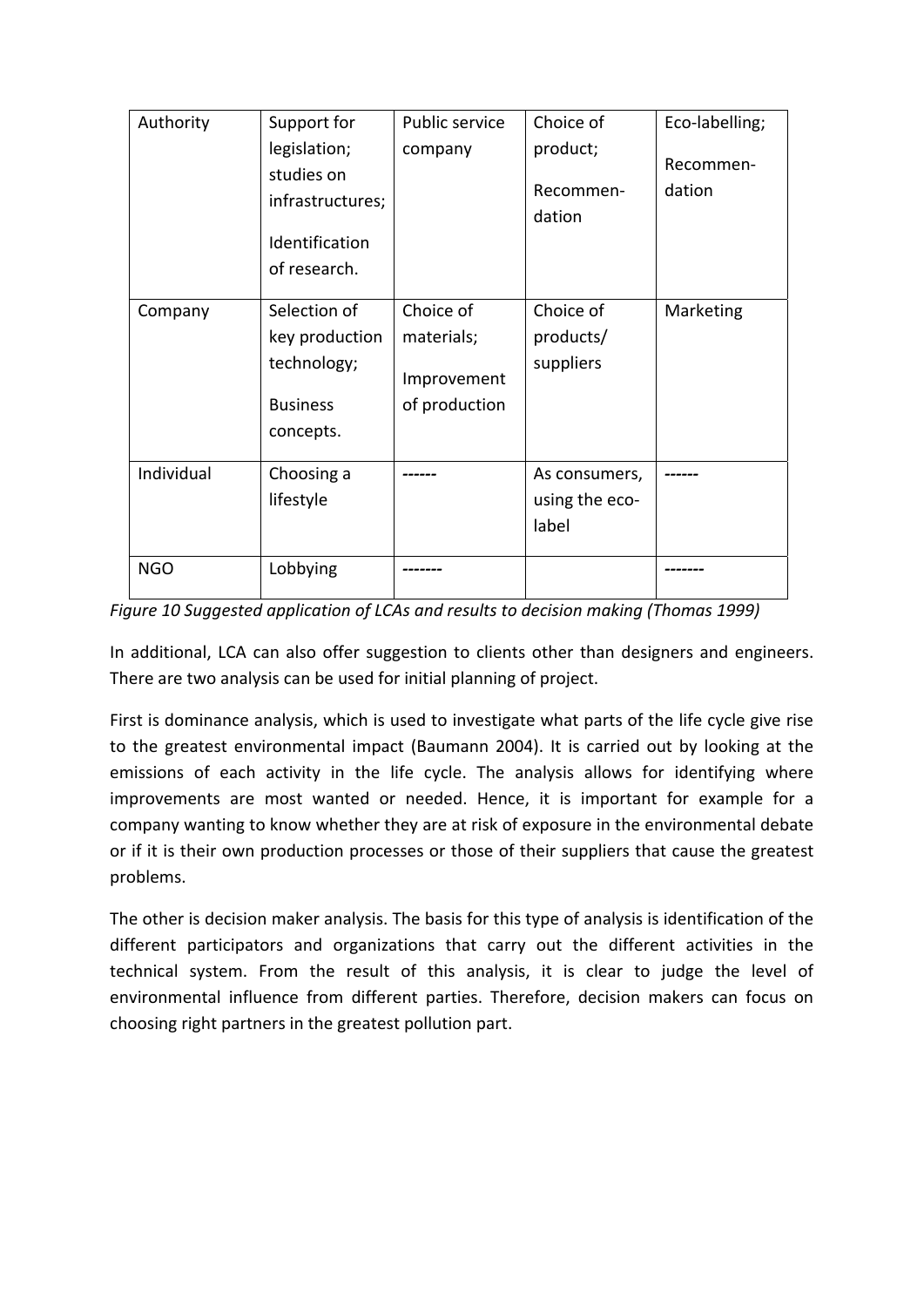# **Chapter 3 Life cycle cost**

#### **3.1 Introduction of LCC**

Life cycle cost (LCC) is a technique to estimate the total cost of ownership. In the building and construction industry, LCC is applied to quantifying costs of whole buildings, systems and building components and materials. The technique can assist decision‐making for building investment projects (Nelson 2002).

Due to the environmental load imposed by the construction industry, there has been an urge to make the construction supply chain more sustainable. As what has been mentioned in the last chapter about LCA, which adopted as the technique to assess the environmental performance of a building throughout its life cycle, LCC can be also used as an economic tool to make construction sustainability.

The LCC analysis takes the investment costs and costs in operation of all phases into account. In General, LCC yields present value of current and future expenditures for procurement of building and operating and maintaining the building through its life. As the operational costs make up the main part of the total costs over the whole lifetime of a building, the comparison the LCC of different scenarios creates the necessary transparency for the decision‐making process. Operating, maintenance and rehabilitation costs of new and existing facilities amount to more than 80% of total life cycle costs. The majority of decisions about these costs are predetermined at the design stage.



*Figure 11 Conceptual framework of environmental LCC (David 2008)*

• LCC methodology

LCC methodology is made up of three appraisal levels: strategic, system and detail. The strategic level is mainly for the initial appraisal stage in the pre‐construction phase. In this stage, a lot of assumed inputs are used. The system and detail levels are mainly used in the design stage. In these levels, the assumptions made earlier are defined (Pulakka 1999). The life cycle stages considered include pre‐construction, construction, operation, maintenance, replacement/ refurbishment and demolition.

#### **3.2 LCC in building sector**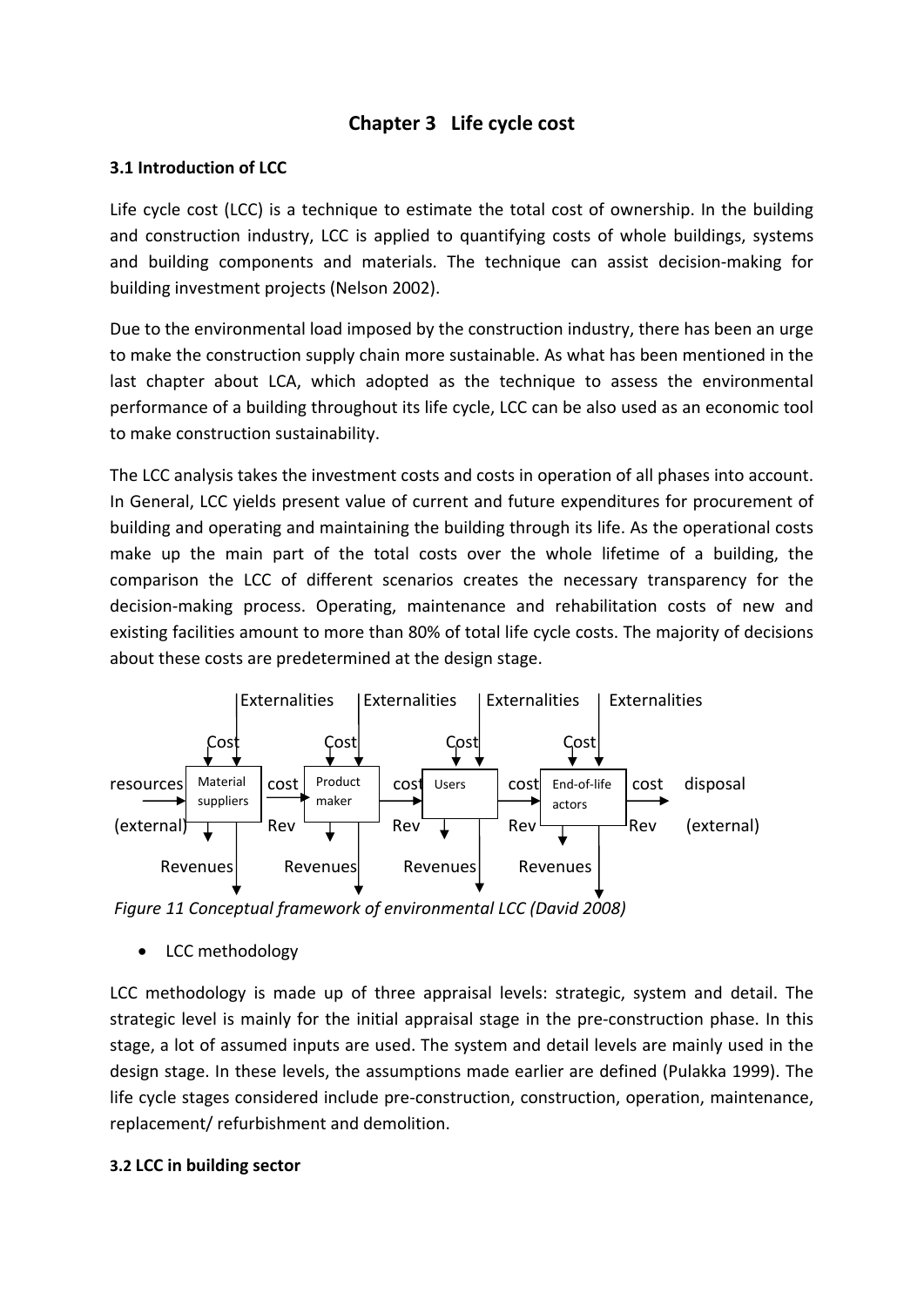Many different tools are available, but no standardized methodology is used. Basically all methods deal with costs, time and interest rate, giving results in Net present value or Net present costs, annual cost or annual equivalent value or payback. In order to have solid grounds for decision making, additional tools are needed for environmental assessments, energy calculations or check of fulfillment of performance requirements.

## 3.2.1 LCC in planning and design

Life cycle costing can be applied from the very early need analysis design stages to the detailed design of building components. Life cycle costing can roughly be divided in the following three design stages (see in the Figure 12).

- Analysis of functions, setting quality targets and level of energy consumption on the building level;
- Defining the building, its architecture, quality and functional targets on the system level;
- Building design on the component level.



Figure 12 LCC on different stages of building design (Paulakka 1999)

LCC at design stage are depending on available input data. Costs based on experiences statistical information as key number is used as input. Key numbers can be found from statistical treatment of collected data. For instances, energy use or energy costs per sq. m. or cost used for management or maintenance for different building categories.

#### 3.2.2 LCC in construction phase

LCC can be applied in a broad range of circumstance in construction, for example (Guri 2007):

A single complete constructed facility such as a building or civil engineering structure;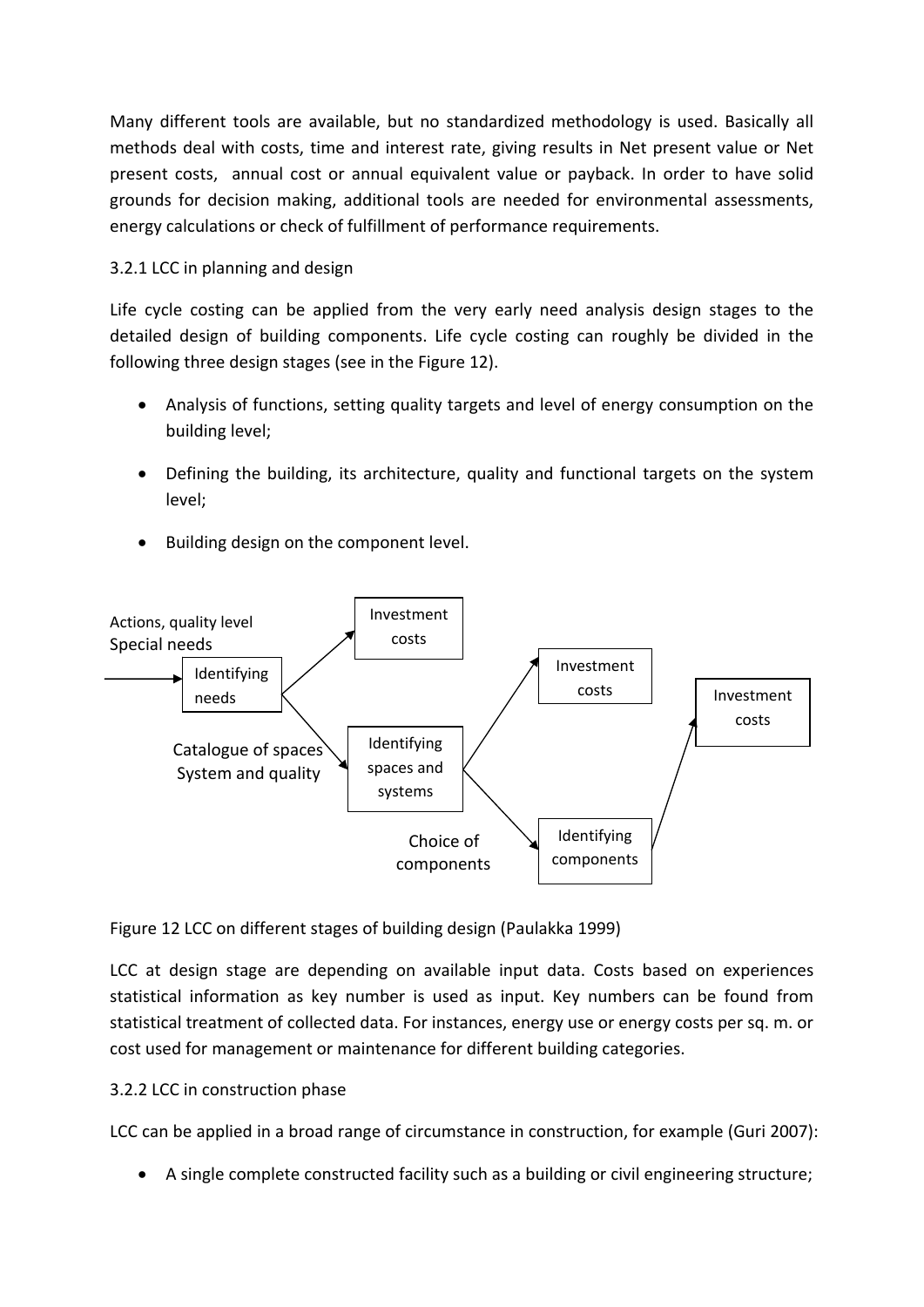- An individual component or assembly within a facility;
- A portfolio comprising a number of facilities.

It also can be used in the context of existing constructed assets, for instance as a means of assessing future operational budgets or evaluating refurbishment and renewal options. LCC in construction is required in order to (Guri 2007):

- Improve the competitiveness of the construction industry;
- Improve the industry's awareness of the influence of environmental goals on LCC;
- Improve the performance of the supply chain and the value offered to clients;
- Improve long‐term cost optimization and forecast certainties;
- Improve the reliability of project information, predictive methods, risk assessment and innovation in decision making for procurement involving the whole supply chain;
- Generate comparable information without creating national barriers and also considering the most applicable international developments.

#### **3.3 LCC calculation**

LCC usually requires many cost inputs for calculating the costs for different phases of a project life cycle. The cost variables are usually categorized into groups (Davis 2006).

- *Acquisition costs:* site costs; temporary works; design/engineering costs; regulatory/planning costs; construction and earthworks; commissioning costs/fees; in‐house administration
- *Maintenance, operation and management costs:* rates (operation cost); insurance (operation cost); energy costs (operation cost); water and sewage costs; facilities management (operation /management cost); cleaning (operation cost); security (operation cost); annual regulatory maintenance costs (maintenance cost); maintenance (e.g. repairs, replacement, refurbishment); revenue from ownership or use of the asset (e.g. service charges); demolition; cost of disposal; unanticipated costs resulting from legislation introduced subsequent to completion of the constructed asset (e.g. in relation to environmental, health and safety requirements). Particularly, the maintenance activities usually include inspection, monitoring, testing, condition surveys or inspections, maintenance planning, repairing, refurbishing and partial replacement. The following indirect impacts of maintenance works can also be taken into account: down time (loss of function for a period); the disruption of business activity; the non‐availability of a building/ structure; the cost effects of aesthetic condition; the maintenance strategy; external costs/ saving data.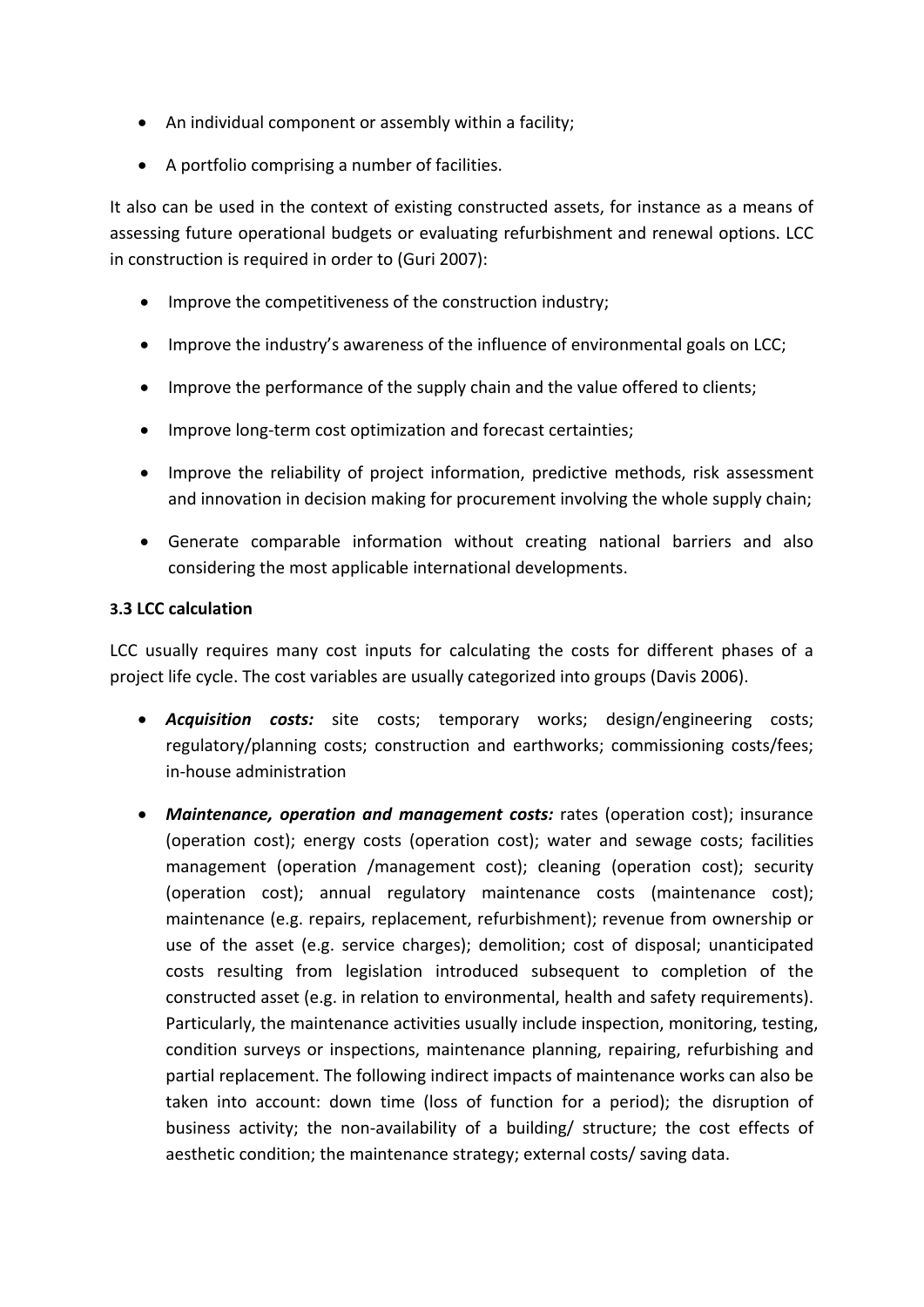- *Residual values/ disposal costs:* The prices for similar assets current on sale in the market; book estimates of the resale value available from the industry or government sources; using accepted practice to assess asset values.
- *Other cost variables:* discount rate; inflation; taxes and subsidies; utility costs including energy costs. Environmental cost variables are currently not considered but there will attempts to incorporate LCA in LCC.

#### **3.4 Mathematical and calculation models for LCC**

#### 3.4.1 Mathematical format

A mathematical model for LCC contains the mathematical equations that can be applied to quantifying the LCC of building. LCC in construction report, the LCC of a building is suggested to include acquisition cost, operation cost, maintenance cost, replacement costs and disposal costs. The models elaborated make use of NPV (Frank 2004).

$$
NPV = IC_0 + CdC_0 + \sum_{t=1}^{n} (MC_t + AC_t)^* \frac{1}{(1+i)^t} + DC_n * \frac{1}{(1+i)^n}
$$

NPV = Net present value; IC= investment cost; C= construction cost; Cd= dependent cost; MC= maintenance cost; AC= administrative cost; DC= disposal cost; i= interest rate; t= discount rate

#### 3.4.2 Deterministic methods of LCC

The process of deterministic method begins with customer needs and ultimately ends with the customer selecting a satisfied option. The needs of customers are translated to a set of requirements that the proposed, which also should be meet to certain criteria. Once the feasible options fixed, each much be analyzed in the context of life cycle cost, according to following steps (Davis 2006):

- 1. Generate cost profiles corresponding to each considered options. Each cost profile contains planning, design, construction, maintenance, use and disposal cost estimates calculated over the intended service life of the corresponding facility option.
- 2. Next, each cost profile is translated to an equivalence measure to support a common and credible basis of comparison among considered options. This involves application of time.
- 3. The results of the time value of money computations are used to rank the options according to life cycle cost, with the least life cycle cost ranking above all feasible options.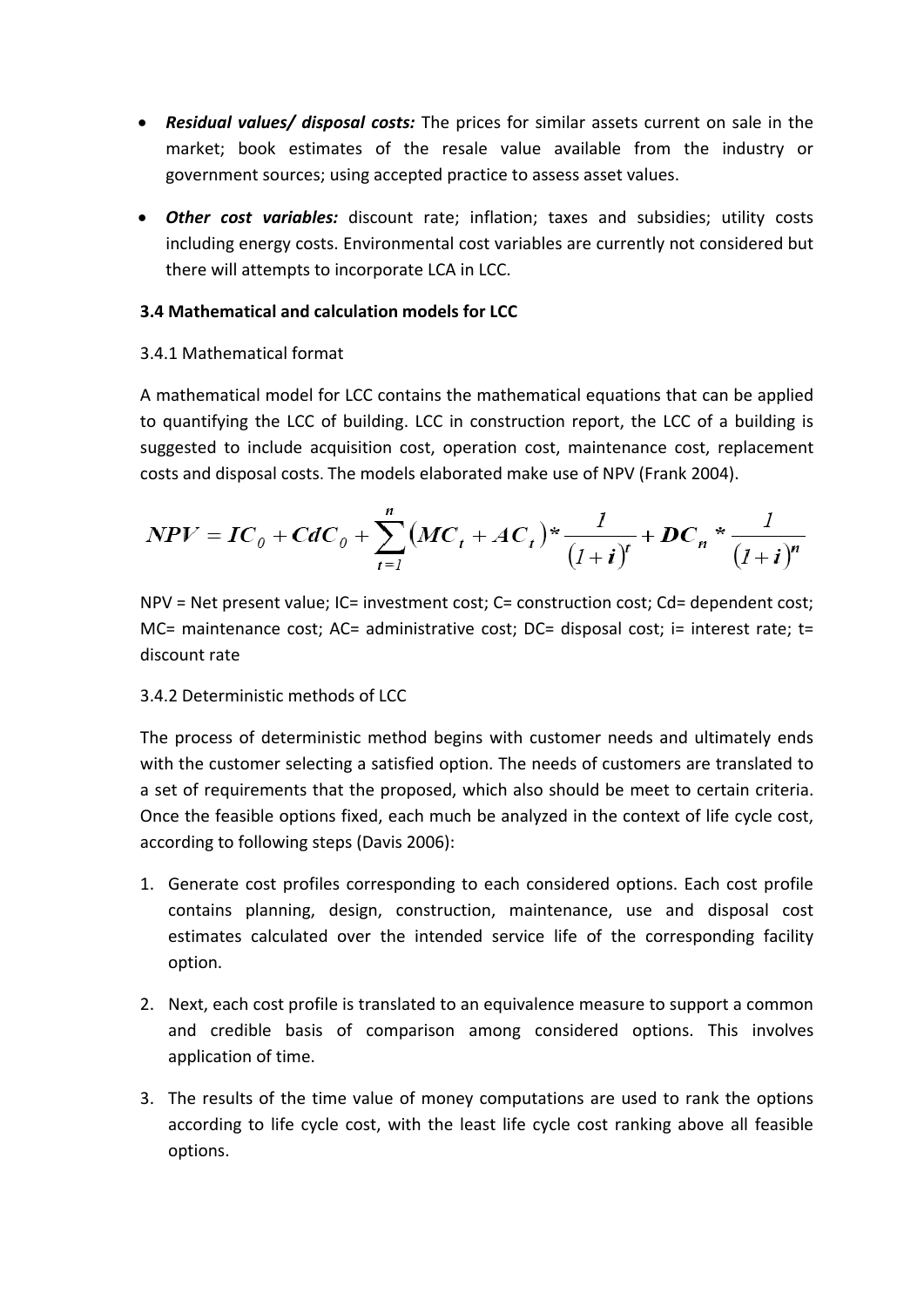4. The results of LCC procedure are passed on to the infrastructure owner to support decision making.

The deterministic method underlying LCC offers a logical ordering of analytical activities and ranking feasible options to the whole life of building (see Figure12). But this deterministic approach provides little guidance to the engineer and designer attempting to adequately represent the complexity and uncertainty inherent to LCC investigations. Due to this shortcoming, a common extension to the basic method of LCC added the sensitivity analysis and risk analysis (Ehlen 1997; Arrien 2001).

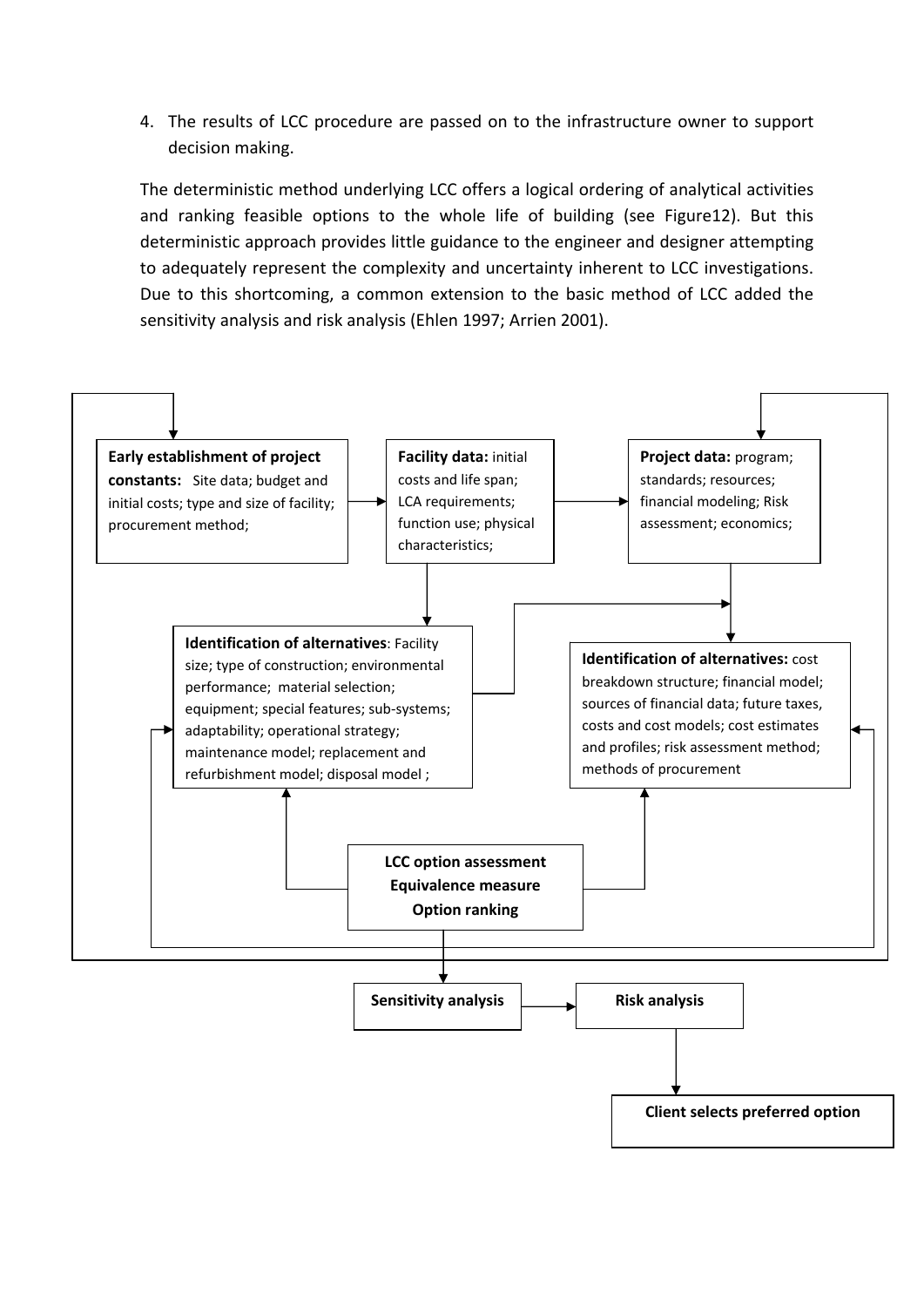#### **3.5 LCC in decision making in building sector**

The effective implementation of life cycle cost involves utilizing a thoughtful, comprehensive design along with quality material and construction practices with selected environmental considerations. However, environmental friendly materials need higher initial investment but offer low maintenance cost. The biggest difficulty for decision maker is when the project is meeting sustainability goals when analyzing different alternatives with environmental impacts. Level of detail in the LCC calculations and extend of the model can render the LCC process as overcomplicated which can defeat the ultimate purpose of it being the strategy incorporated into the frequent decision making process throughout the life of the facility. Hence, the ultimate goal for carrying out LCC calculations is to aid decision making in (Paulakka 1999):

- Assessing and controlling costs and identifying cost significant items;
- Producing selection of work and expenditure planning profiles.

3.5.1 Difficulties and limitations of decision making during life cycle of building

Different cycles of ownership during the service life (Nelson A 2002)

Most of developers are only focus in the initial investment needed during the construction and does not take into account operation and maintenance costs of future users. This problem leads to the selection of alternatives with a higher life cycle cost that usually doesn't meet sustainability goals.

Decision makers are focused on short term analysis

Construction projects have very long service lives. Designers and decision makers must be aware of these characteristic and select alternatives that are economically efficient over long periods of time. Now technology construction methods and materials require usually a higher initial investment.

Cash flow problem to confront initial investment

In the beginning of the project, there is no sufficient cash flow to afford higher initial investments.

Environmental impacts have contradictory effects

Environmental impacts generated by projects can cause multiple effects in different variables.

Uncertainty while estimation future cash flows

3.5.2 Recommendations of decision making during life cycle of building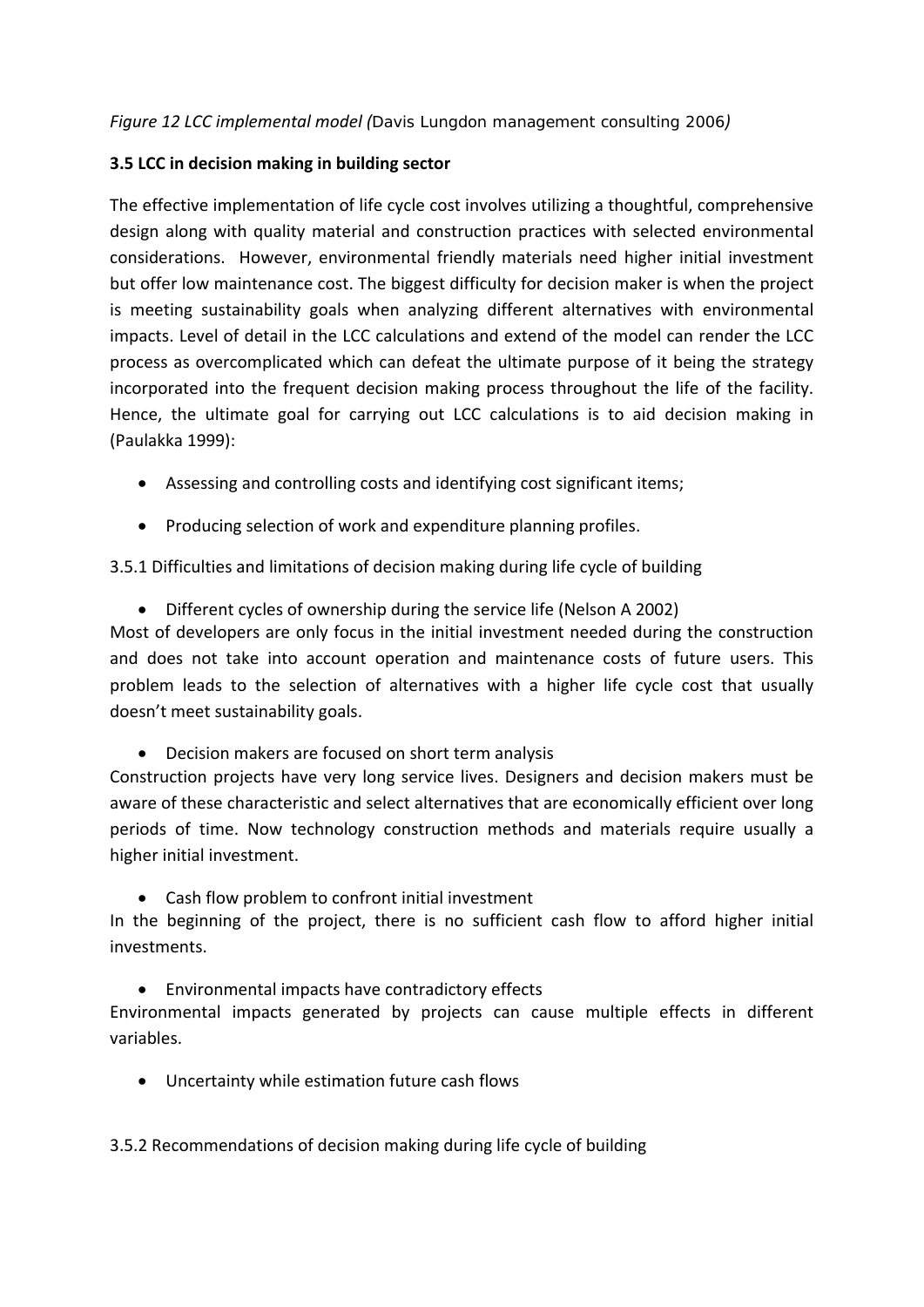Different cycles of ownership during the service life (Nelson A 2002)

One way to solve this problem is education. In respect to private projects, buyer and leaseholders must be educated about the importance of reviewing and estimation the future operation and maintenance costs of the properties they are considering to buy or lease. More awareness on the side of consumers will force developers to select the appropriate alternatives during the design and construction of the project. Consumers will be willing to pay a little more when buying or leasing if they realize that this investment will be compensated by future saving by lower operation and maintenance cost.

Decision makers are focused on short term analysis

The life cycle cost should be calculated for different service lives and the service life needed to make indifferent the decision between two alternatives must be seen with special interest.

Cash flow problem to confront initial investment

The use of loans to finance initial investment is a healthy policy, if the future savings during the operation phase of the project will allow the repayment of the loan.

Environmental impacts have contradictory effects

Decision makers have to analyze carefully their main goals and carefully study environmental impacts of the project in all the relevant variables involved before making a decision.

Uncertainty while estimation future cash flows

One way to deal with uncertainty is to study the possible scenarios using sensitivity analysis.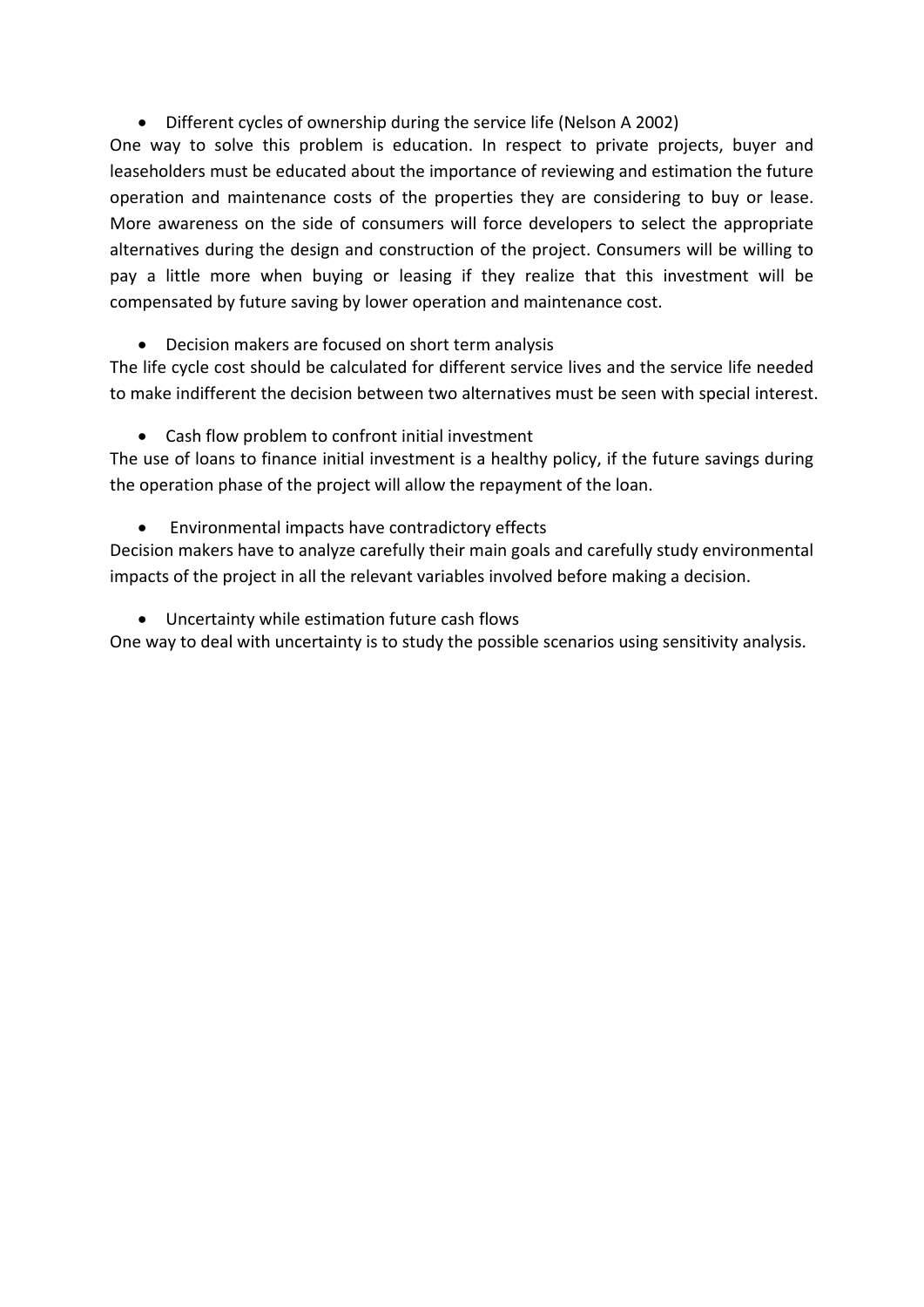# **Chapter 4 Integration of LCA and LCC in decision making**

Life cycle cost and life cycle assessment measure cost and environmental performance of building sector respectively. Though the assessments make analysis from two different dimensions (nature science and social science), both are important in decision making process for the building design and tender selection (See Figure 13). It is necessary to find a feasible way incorporate them together to accommodate both economic and environmental elements.



*Figure 13 the use of LCC/LCA as tool for decision making process (Jaein 2006)*

# **4.1 Similarities and differences between LCA and LCC**

## 4.1.1 Similarities between LCA and LCC

LCA and LCC are both life cycle technique tools. Hence, the time horizons of their research objectives are same, from cradle to grave. In additional, both of these life cycle technologies need to do calculation through getting data from database. Finally, LCA focus on the environmental impact in the future and LCC concerns on long term benefits. (See Figure 14)

| <b>SIMILARITIES</b> | <b>LCA</b>               | <b>LCC</b>               |  |  |
|---------------------|--------------------------|--------------------------|--|--|
| <b>Time horizon</b> | Average life of products | Average life of products |  |  |
| <b>Method</b>       | Quantity                 | Quantity                 |  |  |
| <b>Focus</b>        | Future environmental     | Future economic          |  |  |
|                     | impact                   | value                    |  |  |

*Figure 14 Similarities between LCA and LCC*

# 4.1.2 Differences between LCA and LCC

Compare to similarities between LCA and LCC, the differences between are more obvious. Firstly, data on the complete set of upstream processes are necessary for the calculation of the total environmental impact in LCA, while in LCC it can be reflected in cost; the price can be sum up but the impact cannot. Moreover, the method of LCA is top-down, which means environmental impacts caused by chemical elements of materials are selected from different components of building; While the method to LCC is bottom‐up, which means the total cost is sum up by cost of each step during the life cycle. (See Figure 15)

| <b>DIFFERENCES</b> | LCA                    | <b>LCC</b>     |
|--------------------|------------------------|----------------|
| <b>Method</b>      | Top-down               | Bottom-up      |
| <b>Focus</b>       | Environmental impacts  | Economic value |
| Scope              | Materials and products | Cost           |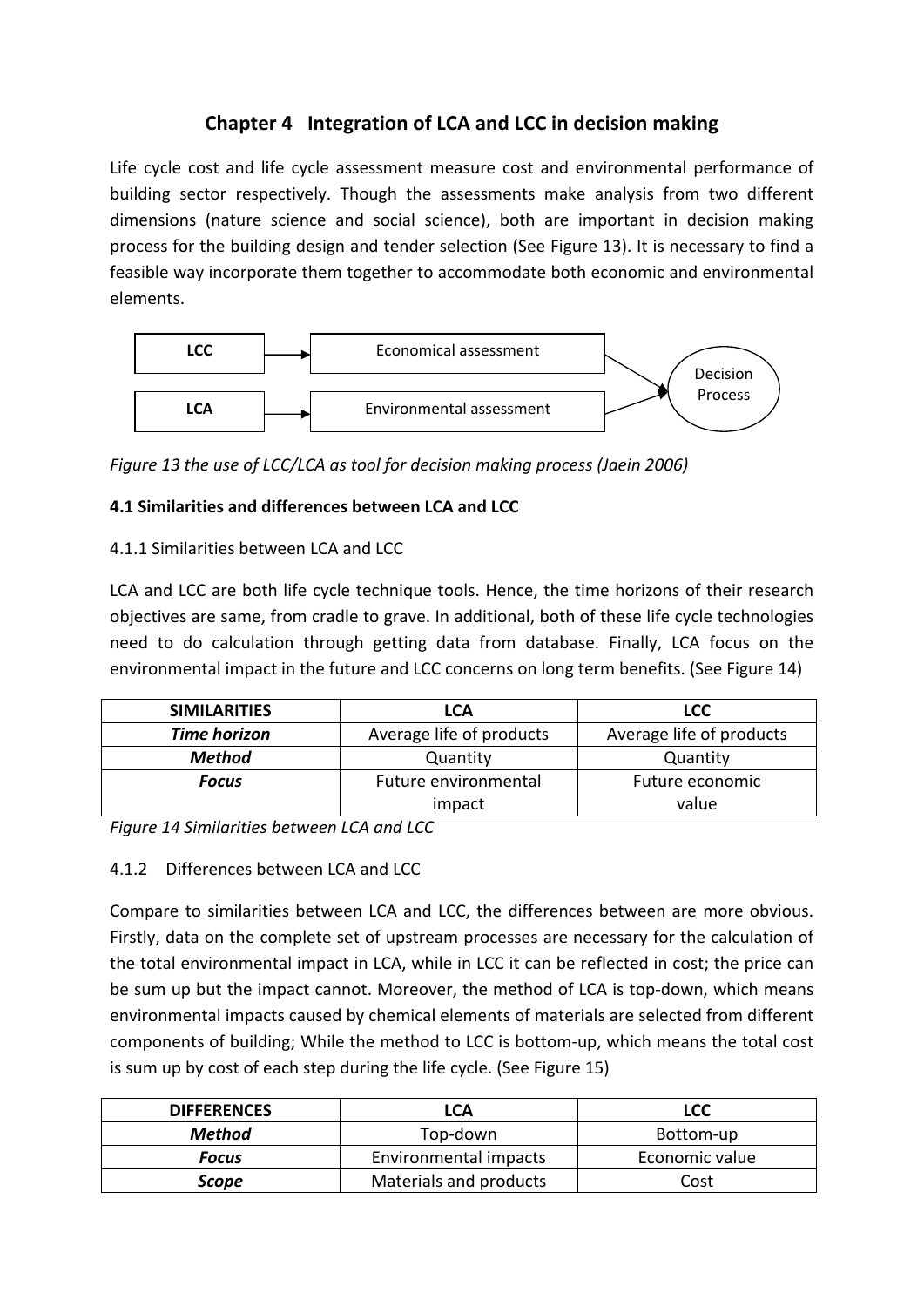| <b>Evaluated</b>                           | Air, soil, water | Not considered      |
|--------------------------------------------|------------------|---------------------|
| environmental impacts                      |                  |                     |
| <b>Cost calculation</b>                    | Not considered   | Totally system cost |
| $- - - - -$<br>$\sim$ $\sim$ $\sim$<br>- - | .                |                     |

*Figure 15 Differences of LCA and LCC*

## **4.2 Connection of LCA elements with costs in LCC**

#### 4.2.1 Functions of LCA and LCC



*Figure 16 functions of LCC and LCA (ACE 2005)*

#### 4.2.2 Integration of LCA and LCC

One way to integrate them together is to convert LCA impacts to cost, which means all the LCC and LCA variables are taken into account in quantifying the cost.

LCC= Capital investment + NPV[(use and maintenance)+ (operating cost)+(repairs+ rehabilitation)+(salvage value)+(environmental LCA factors)+(occupational LCA factors)+(location LCA factors)] (Tupamaki 1998)

In this equation, environmental factors refer to all the environmental impacts from materials and activities in the whole life cycle of building. Occupational factors refer to health, productivity and the other factor shown about people's satisfaction. However, some hidden environmental costs cannot be calculated accurately.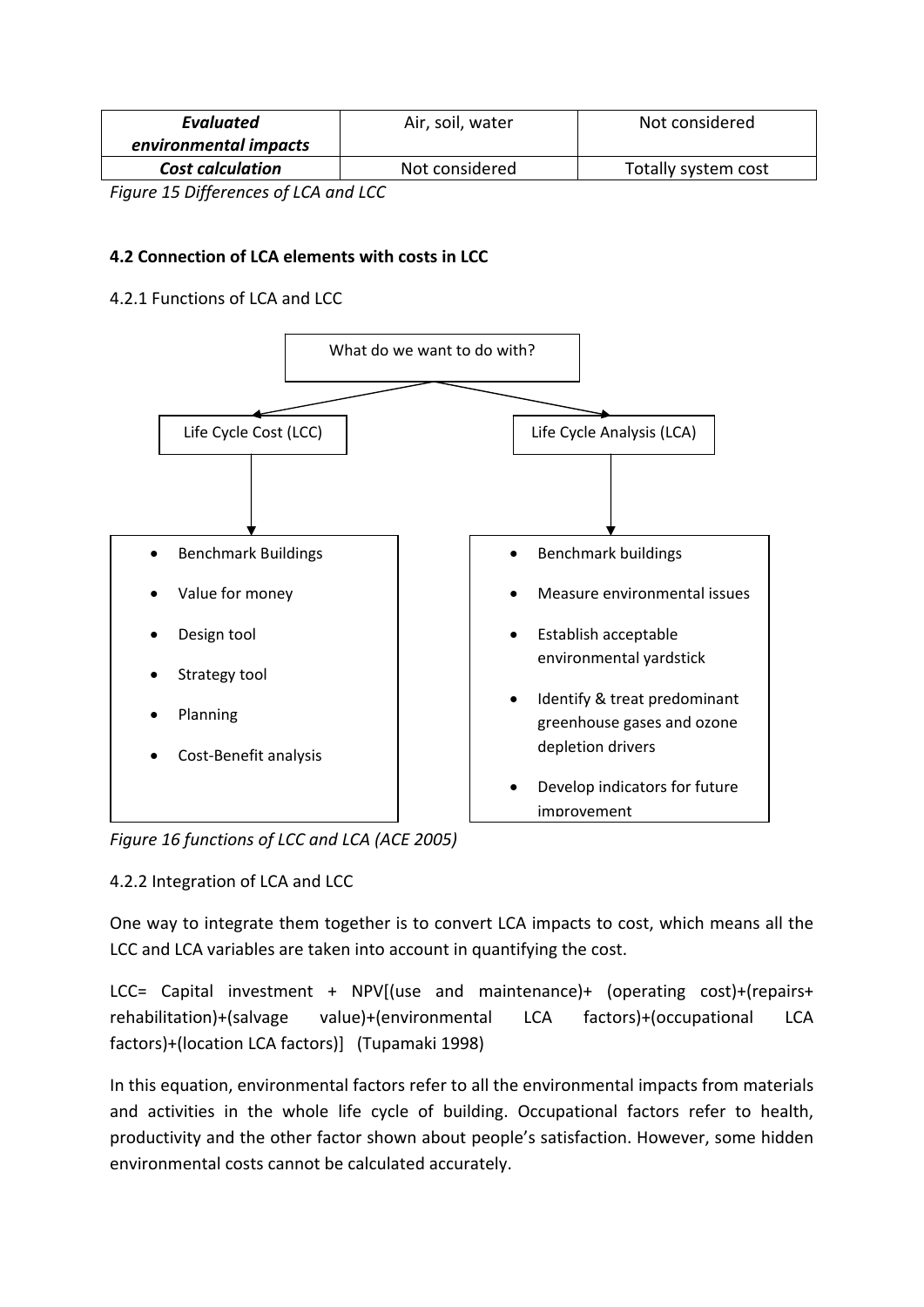Another way to combine those tools is advocated by (Boussabaine and Kirkham 2004). It incorporates eco-costs into LCA for making decisions on improving environmental performance and investment. The eco‐cost forms part of the LCC to evaluate the design alternative (See Figure 17). The eco-cost including as followings (Arup 2002):

- Cost of controlling gas emissions;
- Cost of resources used and energy& water consumption in extraction and production of products;
- Cost of waste disposal;
- Cost of waste treatment, including solid waste and others;
- Cost of eco-taxes;
- Cost of pollution rehabilitation measures;
- Cost of environmental management.



Environmental impact + Environmental impact + Environmental impact= LCA

*Figure 17 LCC and LCA in building sector (Frank 2004)*

#### **4.3 LCA/LCC tool in decision making**

#### 4.3.1 The need for LCA/LCC tool

So far, there is no appropriate tool specifically for assessing buildings. Although LCA and LCC have been used in sustainable construction respectively, each of them has limitation needed to be completed. It is necessary to establish an impact and cost database for the dominant range of building and services components and materials. The tool and the database will be made publicly available as an enabling means for promoting sustainable building development (Arup 2002).

#### 4.3.2 Key features of LCA/LCC tool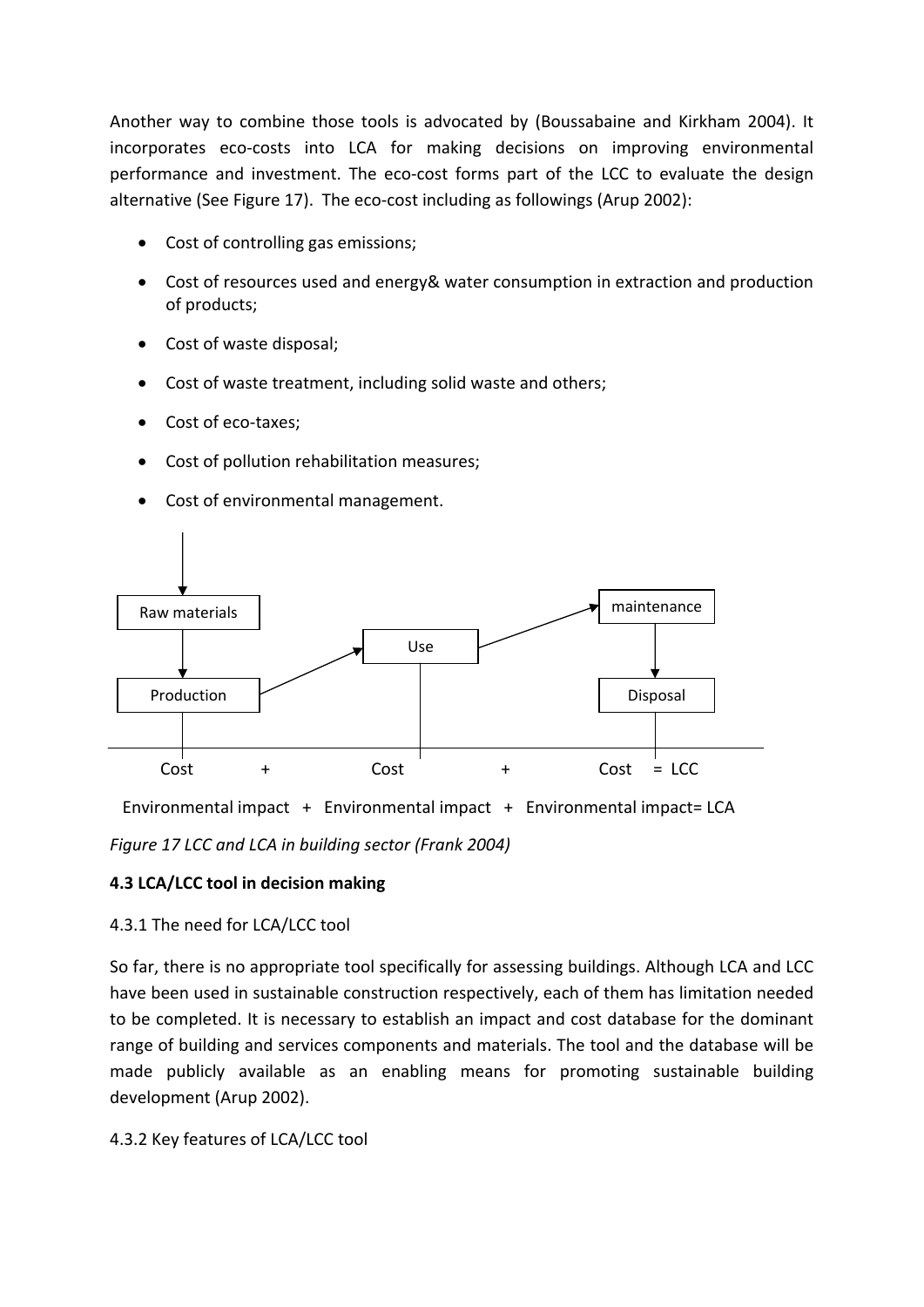The LCA/LCC tool developed in the project is a computer program that can facilitate building designers to input the required data to model the building being designed; perform calculations of the environmental impacts and life cycle cost of the building; and to compare the impacts and costs of alternative designs. The outputs can calculated results for different stages in the life cycle of a building, including up to the as-built stage, the operating stage and the end‐of‐life stage. Separate results can also be retrieved for different parts of a building, such as the environmental impacts of the foundation, the building fabric and the services (Arup 2002). Facilities are provided to allow the user to compare results down to individual elements level.

## 4.3.3 How LCA/LCC tool implemented in decision making process

The integrated decision making tool includes both LCC and LCA so decision makers of a construction project could use for selecting the most suitable alternative. The integrated decision making tool is V(Value)=F(Function)/(C(Cost)\*E(Environmental assessment)) *(*Jaein 2006). We use value engineering and LCC as economic tools and LCA as environmental assessment tool.



Figure 18 Relation between function, cost and environment

As seen in the Figure 18, we will use VE/LCC and LCA for the decision making process to select the most proper alternative. The integrated decision process is shown in the Figure 19. This process consists of six stages.

| <b>STAGE</b> | <b>CONTENTS</b>                          |
|--------------|------------------------------------------|
| Stage 1      | Develop alternatives                     |
| Stage 2      | Analysis function that represent by F    |
| Stage 3      | Calculate LCC that represent by C        |
| Stage 4      | Calculate environmental performance as E |
| Stage 5      | Value analysis, V=F/(C*E)                |
| Stage 6      | Final selection                          |

*Figure 19 Decision making process (Jaein 2006)*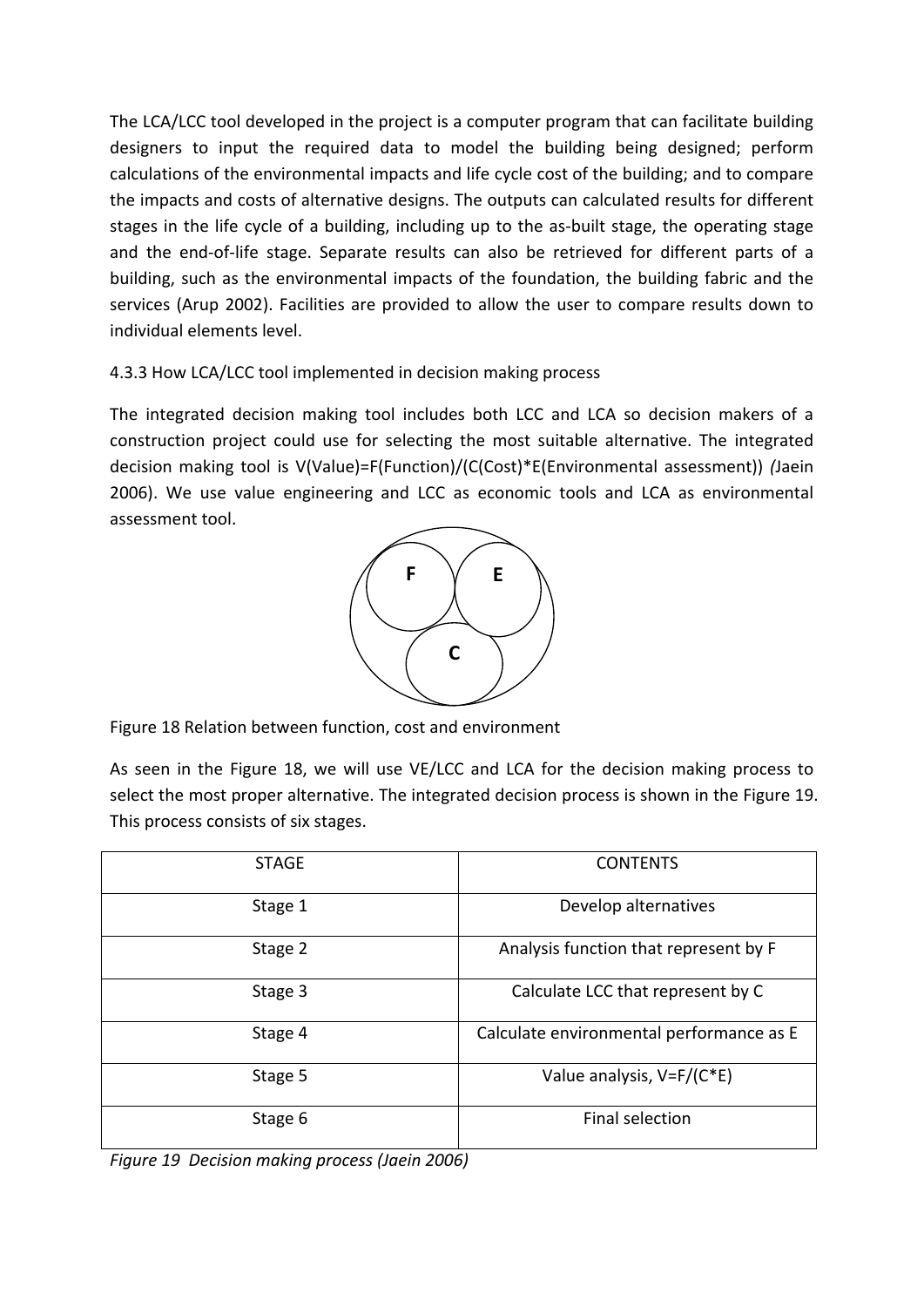Firstly, VE and LCC method will be used for economical aspect of the item and then LCA is applied to environmental aspect. Decision maker should consider two aspects simultaneously and same weight to choose the best alternative. The steps are summarized as followings:



## *Figure 20 Process of decision making*

An environmental performance of a product is determined in design stage, which has been referred before. With this concept, we organized a project performance body that conducts both economical and environmental study with the design and consulting company. Hence, there are two sections join in decision making process. One is design company which plays an important role in selecting the materials and designing structure. They design and make alternatives and provide raw data to consulting company. The other is consulting company, which includes environment consulting company and economic consulting company, and it charges evaluation and feedback.

## **4.4 The data structure of combination of LCA and LCC**

This stage is in LCA commonly subdivided in three phases: production phase, user phase and the demolition and waste handling phase. Because the mainly cost is spend in production phase, the structure primarily handles data in the same phase of the inventory.

When contemplating on how to achieve a suitable data structure for a large LCA of a product system, it is important to recognize that there are at least two conceptual models that have to cooperate. First the one of the production system and second the similar of the analysis tool, the formalized and interpreted model of how global environmental impact occurs. The building production system is a hierarchical system where materials are assembled to products that work with other products to achieve an even more complex product or function. As LCA is a flow analysis method, there was basically no conceptual difference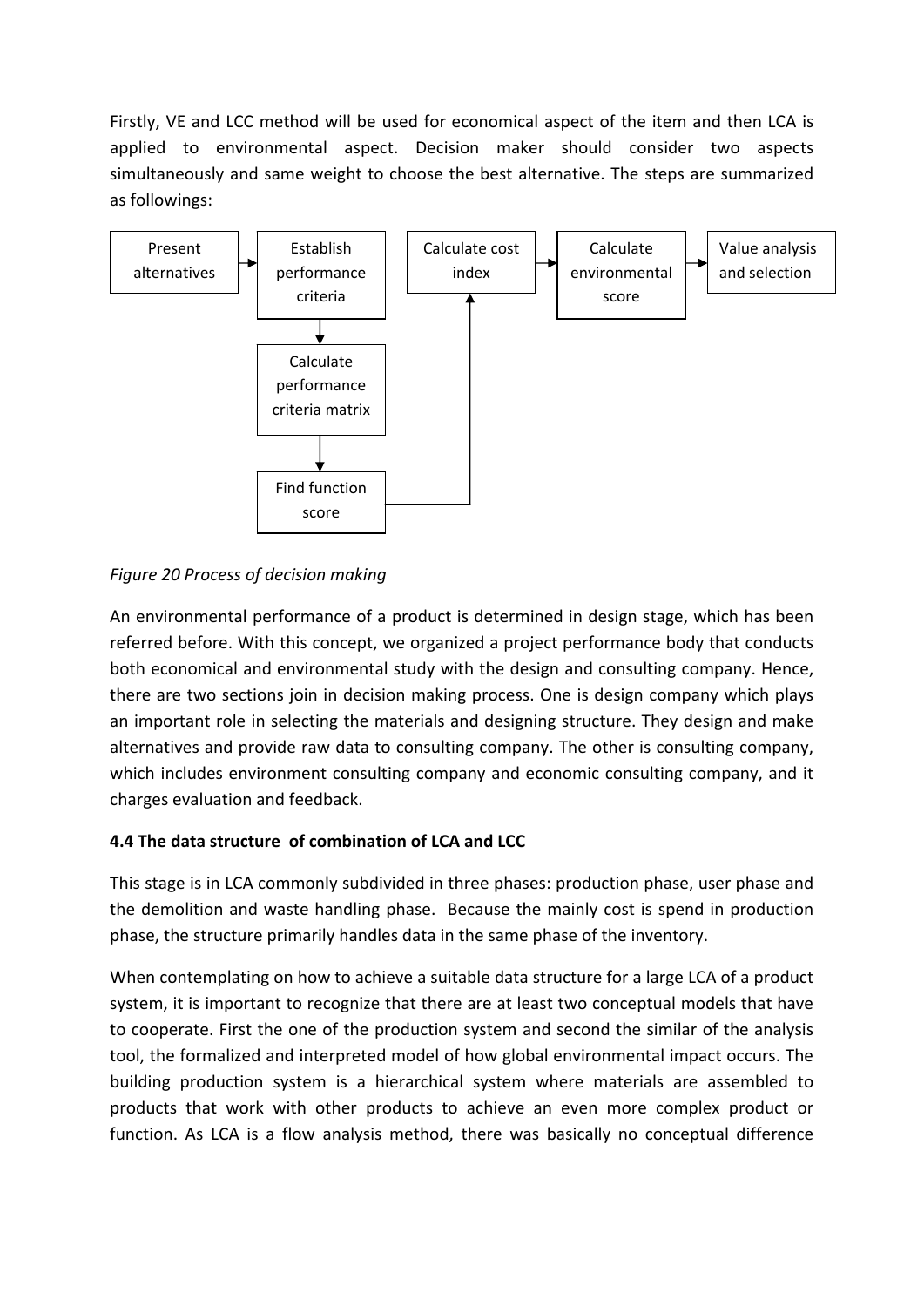between the production system and the tool, which the production system was to be analyzed with.

This data structure is designed to meet three needs. The first need to meet was to organize LCA data in a pedagogical and easy to find fashion that is customary to building materials industry and technical designers of buildings. The second need was to make the structure expansible and general for data to be added in the future. Finally, the third need to meet concerned the organization of LCA data for production, energy and transport processes in a way that data would: simple, consistent, easy to update, easy to use in inventory process and independent of goal of study.

The system consists of two tables: one table classifying the building products by the technical composition of product, the other table classifying the products by the technical function. The need for a general and expansible structure was granted by the product classification table as well. The categories 0 to 2 belongs to activities connected to the building site, categories 3 to 5 belongs to the building envelop and load‐bearing structure, while categories 6 to 9 are related to the specific use the building is designed for. Products and activities are being divided in categories by the classification; independent of what building actually is being built, thus making it general and expansible for all types for buildings, components and materials. The third need holds components of assistance of such LCA issues as keeping system boundaries and quality of inventory data.

The complete data structure that organizes the inventory data for the first inventory phase for life cycle analysis of building sector is presented in Figure 3. Here structural components for LCA data of modes of transportation and energy waste have been introduced. These data sets were handled as general data that were available anywhere in the inventory when no other more specific data were available.

| <b>Demolition</b>                   | Proje<br>ct<br>data | disma<br>ntling                                           | of<br>D<br><b>Furnis</b><br>hing<br>equip<br>ment | of<br>D<br>Walls,<br>beams               | Other<br>demoli<br>tion         | of<br>D<br>Elevator            | Cut<br>in<br>reinforc<br>ement | Constr<br>uction<br>for<br>installa<br>tion | Tempo<br>rary<br>constr<br>uction                 |
|-------------------------------------|---------------------|-----------------------------------------------------------|---------------------------------------------------|------------------------------------------|---------------------------------|--------------------------------|--------------------------------|---------------------------------------------|---------------------------------------------------|
| Ground                              | sum<br>mary         | Cleari<br>ng<br>$\lambda$<br>demol<br>ition<br>movin<br>g | Excav<br>ate<br>filling                           | Ground<br>reinforc<br>ement,<br>drainage |                                 | Cables,<br>culvert,t<br>unnels | Roads,<br>area                 | Garden                                      | Groun<br>d<br>equip<br>ment<br>retaini<br>ng wall |
| <b>Building</b><br>substructur<br>e | sum<br>mary         |                                                           | Excav<br>ate<br>filling                           | Ground<br>reinforc<br>ement,<br>drainage | Cons,<br>substru<br>cture       | Culvert,<br>tunnels            |                                | Founda<br>tion<br>ground                    | Compl<br>etion                                    |
| <b>Frame</b>                        | sum<br>mary         | Walls                                                     | colum<br>ns                                       | Precast                                  | System<br>οf<br>beams           |                                | Stairs,<br>shafts              | Cooper<br>$:$ roof-<br>frame                | Compl<br>etion                                    |
| Roof                                | sum<br>mary         | Roof-<br>frame                                            | Roof-<br>frami<br>ng                              | Roof<br>cover                            | <b>Bases</b><br>οf<br>a<br>roof | Complet<br>ions for<br>schaks, | plates                         | Terrace                                     | Compl<br>etion                                    |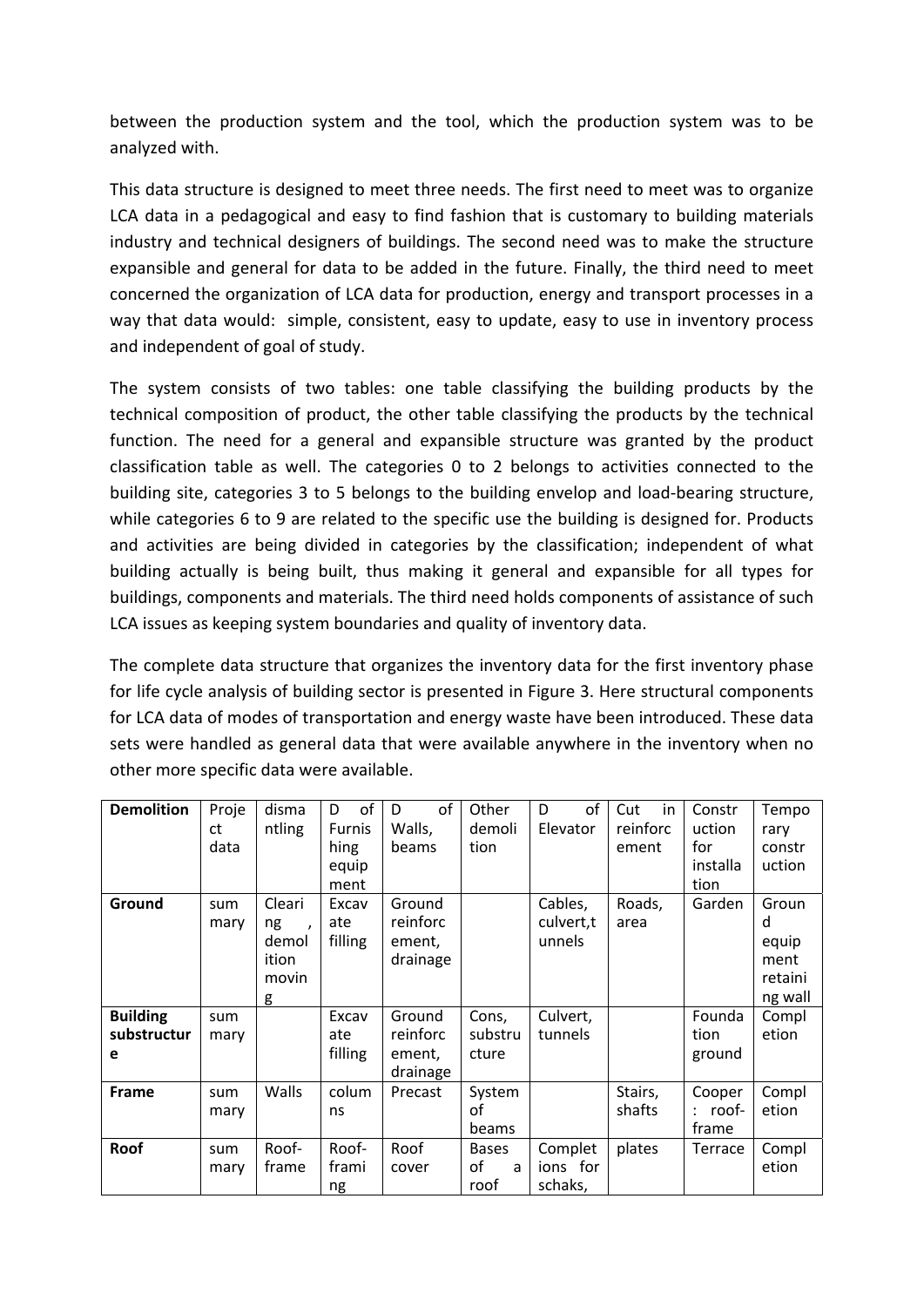|                     |      |       |        |          |         | roof            |           |         |       |
|---------------------|------|-------|--------|----------|---------|-----------------|-----------|---------|-------|
| Façade              | sum  | compl |        | facing   |         | hatch<br>Window |           |         | Compl |
|                     |      | etion |        |          |         |                 |           |         | etion |
|                     | mary |       |        |          |         | s, doors,       |           |         |       |
|                     |      |       |        |          |         | gates           |           |         |       |
| <b>Completion</b>   | sum  |       | Sub-   | Internal | Ceiling | Internal        | Internal  |         | Compl |
| s/room-             | mary |       | floor  | walls    |         | doors,          | stairs    |         | etion |
| formation           |      |       |        |          |         | window          |           |         |       |
|                     |      |       |        |          |         | sections        |           |         |       |
| Internal            | sum  |       | Layers | Layers-  | Layers- | paintwo         | White     | Decora  | Compl |
| layers/roo          | mary |       | floors | walls    | ceiling | rk              | goods     | tion    | etion |
| m                   |      |       | stairs |          |         |                 |           | joinery |       |
| <b>Installation</b> | sum  |       | proce  |          | Sewag   | Air             | Electrici | Transp  | Compl |
|                     | mary |       | SS     |          | e, heat | ventilati       | ty        | ort     | etion |
|                     |      |       |        |          |         | on.             |           |         |       |
| Joint work          | sum  |       |        |          |         |                 |           |         |       |
|                     | mary |       |        |          |         |                 |           |         |       |

*Figure 21 the Swedish SBEF table as organizing component of the data structure for LCA‐ inventory data for the production phase which meets the need of a customary too grid for information*

|                                              |                | Original cost | Original cost | Proposed   | Proposed  |
|----------------------------------------------|----------------|---------------|---------------|------------|-----------|
|                                              |                |               |               | cost       | cost      |
| <b>Initial costs</b>                         | Factor         | Est. costs    | PW. costs     | Est. costs | PW. costs |
| 1. Demolition                                | $\overline{7}$ |               |               |            |           |
| costs                                        |                |               |               |            |           |
| Ground work<br>2.                            | $\overline{7}$ |               |               |            |           |
| 3.<br><b>Building</b>                        | 5              |               |               |            |           |
| substructure                                 |                |               |               |            |           |
| Frame<br>4.                                  | 6              |               |               |            |           |
| 5.<br>Roof                                   | 7              |               |               |            |           |
| Façade<br>6.                                 | 2              |               |               |            |           |
| 7.<br>Room-                                  | 5              |               |               |            |           |
| formation                                    |                |               |               |            |           |
| Internal<br>8.                               | 6              |               |               |            |           |
| layers                                       | 4              |               |               |            |           |
| 9. Installation                              | 1              |               |               |            |           |
| 10. Joint work                               |                |               |               |            |           |
|                                              |                |               |               |            |           |
| <b>Total initial cost</b>                    |                |               |               |            |           |
| <b>Replacement costs</b>                     |                |               |               |            |           |
| 20 yrs (periods)                             |                |               |               |            |           |
| <b>Total</b><br>replacement                  |                |               |               |            |           |
| costs                                        |                |               |               |            |           |
| <b>Annual costs</b>                          |                |               |               |            |           |
| 1. Energy                                    |                |               |               |            |           |
| consumption<br>Maintenance                   |                |               |               |            |           |
| 2.                                           |                |               |               |            |           |
| 3. Value-rental<br><b>Total annual costs</b> |                |               |               |            |           |
| <b>Total PW costs</b>                        |                |               |               |            |           |
|                                              |                |               |               |            |           |
| Life cycle present<br>worth savings          |                |               |               |            |           |
| initial<br>Return<br>on                      |                |               |               |            |           |
| investment                                   |                |               |               |            |           |
|                                              |                |               |               |            |           |

*Figure 22 life cycle cost worksheet*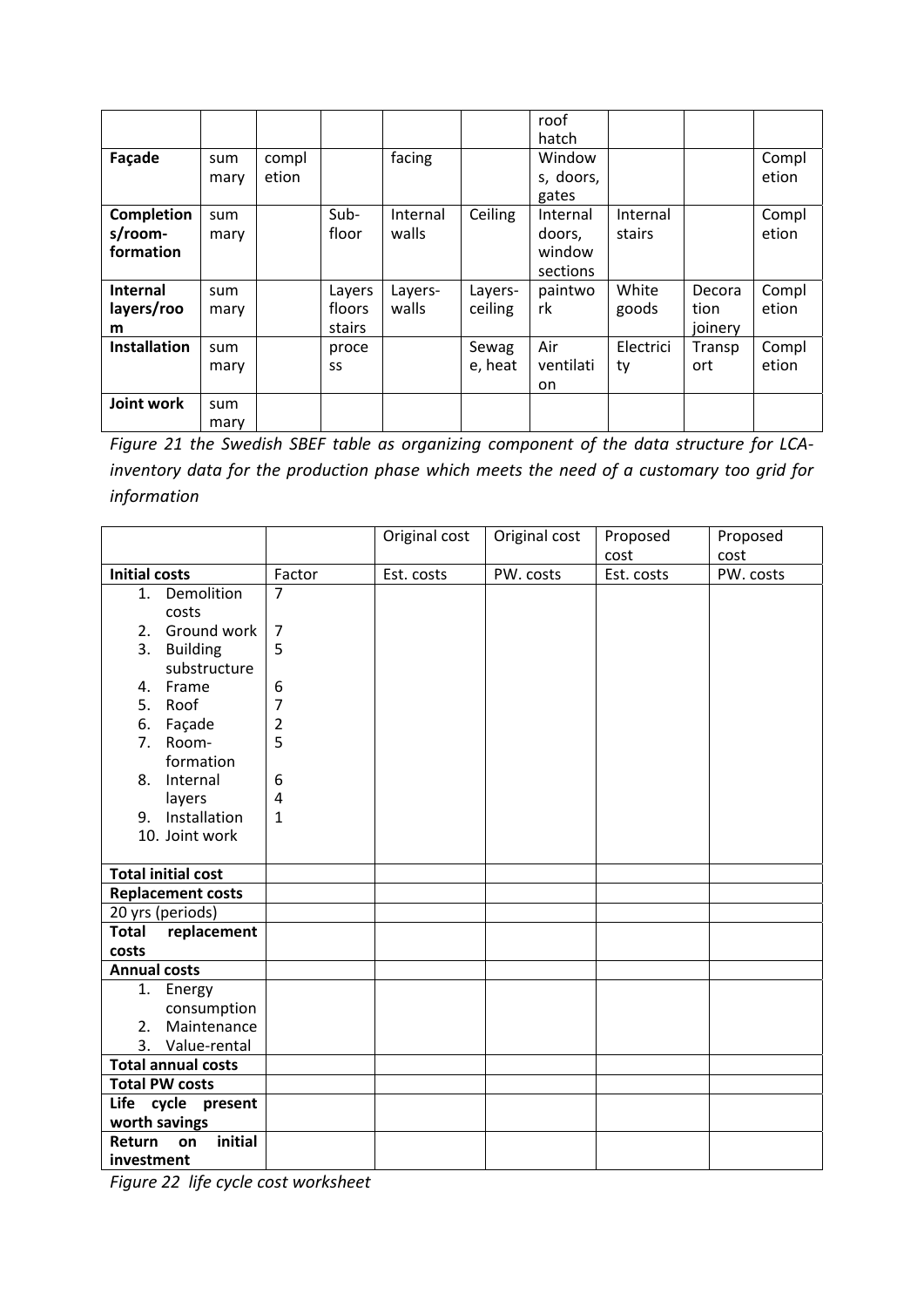

*Figure 23 the complete data structure that organizes the inventory data for the first inventory phase for life cycle assessment of building*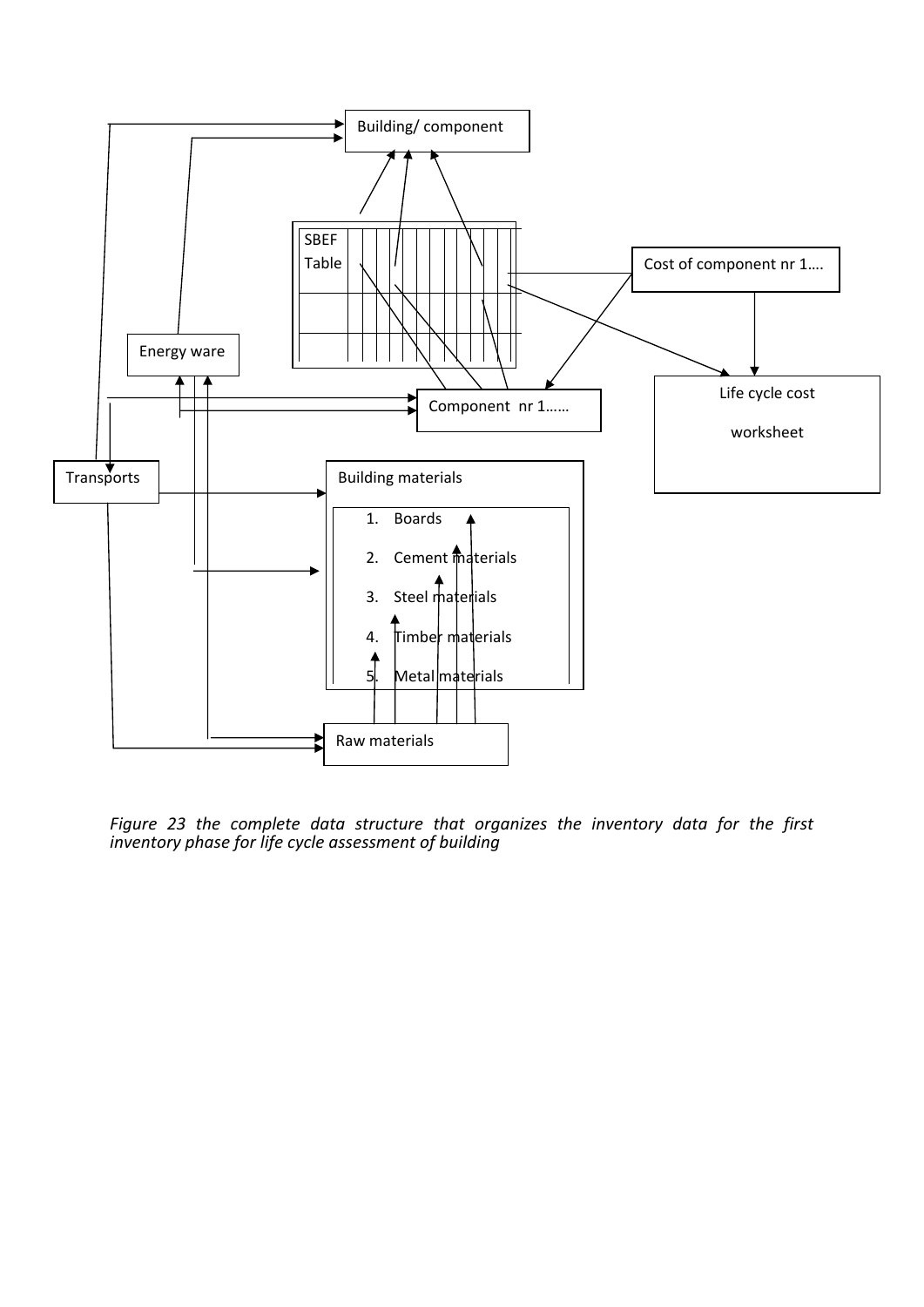# **Chapter 5 Conclusion**

Making environmental decision is complex. There are several tools available today that intend to simplify this complexity and support the decision maker in making environmental considerations in a building investment situation. However, as argued here several of these are insufficient for the problems environmental decision‐making is afflicted with. To solve some problems future efforts in the development of decision support tools must be necessary (Pernilla 2003).

- 1. Further development of tools that integrate environmental and economic dimensions (LCA and LCC) (Epsiten 1996). However, in order to raise the decision makers' trust in the result of LCA and LCC, data provided should be availability and reliability. Joint platform of definitions and groupings must be developed.
- 2. Extend the system boundaries by complementing LCC and LCA (Sterner 2002). However, if too mechanically used by the decision maker this approach has shortcomings in recognizing the decision maker's cognitive skills.
- 3. Improve the understanding of environmentally related decision making and use of tools. This approach acknowledges that individuals in making decision use cognitive skills which are influenced by both personal values and perceived benefits.

Success in making it understandable for a wider adoption of life cycle technology in the building sector seems to be limited (Larsson 2000). In fact, the situations we facing with are data insufficient, contractual agreements insufficient, too laborious analyses and standardizations insufficient. However, life cycle perspective is good since it extend the system boundaries and incorporates some future costs. For example, integration of LCC and LCA should take future economic and environmental effect into account which can avoid risk in long run. Approaches 1 and 2 build on the notion that decision makers are rational and use decision support tools to evaluate options in order to make an optimal choice.

With more focus on environmentally responsible behavior in building sector, less tool production and more understandable decision making are required. Hence, how to implement the life cycle tool in decision making process becomes more important. As a complement to developing tools, according to approaches 1 and 2, it is necessary to develop a wider understanding of how decision making takes place. What's more, approach 3 considers the decision maker's situation and behavior and thus recognizes the importance of other decision processing aspects in addition to making a rational choice among alternatives (Pernilla 2003). In a word, developing the life cycle tools in decision making process should bring big influence to building sector. Approach 3 is the extension research from 1 and 2, which help working people in different phase of building sector involve in the decision making.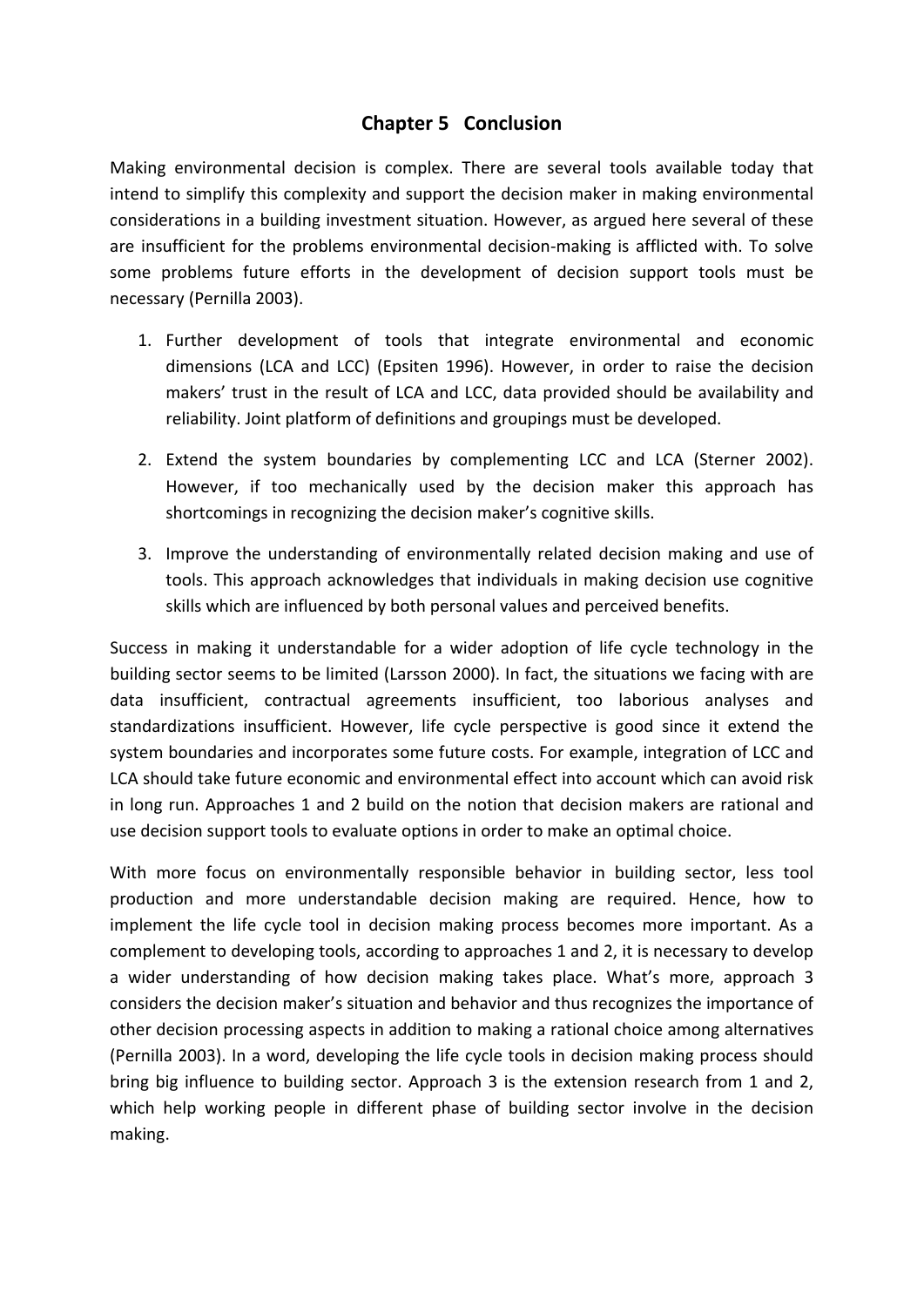# **Reference**

[1]David hunkeler, Kerstin lichtenvort, and Gerald rebitzer (2008) Environmental life cycle costing, Pensacola

[2]Yunfeng Li, (2006) The importance of building's environmental impact in life cycle assessment‐‐‐‐‐a case study of SKF's spherical roller bearing 24024, *Master of science thesis in the master program*, Sweden

[3]Davis Lungdon management consulting (2006) *Draft review on Literature review of life cycle costing and life cycle assessment,* UK

[4]Guy skantze (2005) Measuring eco‐efficiency by a LCC/LCA ratio an evaluation of the applicability in environmental decision making situation, *Master thesis,* Sweden

[5]Jan Sundqvist (2005) Innovation performance in building material manufacturers, *Master thesis of Chalmers*, Sweden

[6]Anne‐marie tillman and Henrikke Buman.(2003) *The Hitch Hiker's Guide to LCA*, Sweden

[7]Nelson A (2002) Sustainability, new technologies and life‐cycle costs, Stanford University, USA

[8]Tekn.DR (2002) Allocation of environmental loads, *MISTRA‐‐‐sustainable building,* Royal institute of technology, Sweden

[9]Anders almgren, (2002) Promoting resource efficiency in existing multi‐family building, *MISTRA‐‐‐sustainable building,* Chalmers University of Technology, Sweden

[10]Wolfram trinius (2001) Environmental assessment of materials and components in demonstration projects‐lineout for an evaluation‐‐‐‐‐‐decision making with environmental assessment, *Construction economics and organization,* Germany

[11]Arto saari (2001) A systematic control procedure for environmental burdens of building construction projects, *Construction economics and organization,* Finland

[12]Jacob Paulsen (2001) Life cycle assessment for building products ‐‐‐The significance of the usage phase, *Doctoral thesis,* Sweden

[13]Mathias Borg (2001) Environmental assessment of materials components and buildings, *Doctoral thesis,* Sweden

[14]Henrikke Baumann (1998) Life cycle assessment and decision making: theories and practices, *Technical environmental planning,* Sweden

[15]Åsa jönsson (1998) Life cycle assessment of building products, *PHD thesis,* Sweden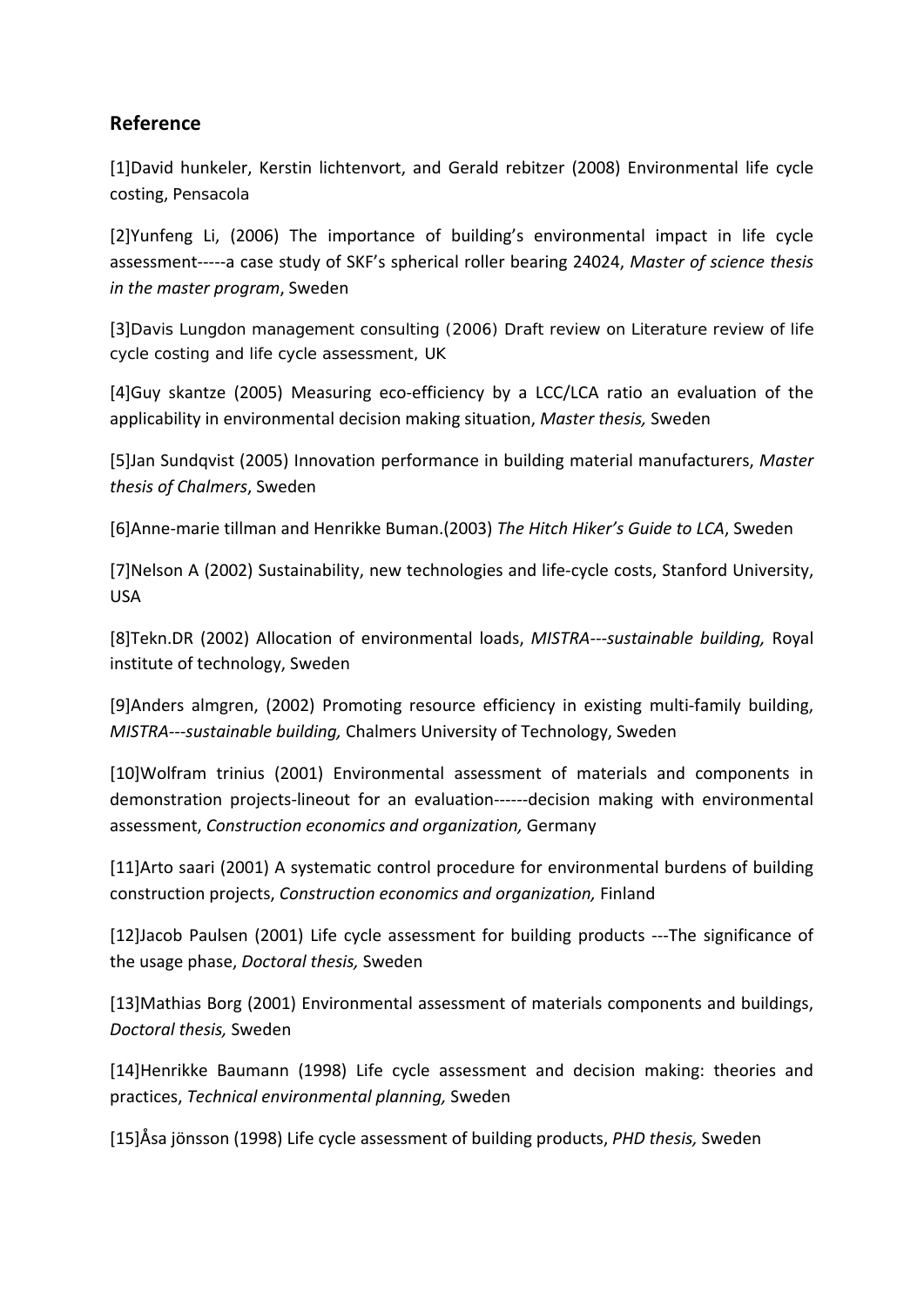[16]Thomas björklund (1998) Environmental assessment of building systems‐‐‐differences between the production and use phase, *Technical environmental planning,* Sweden

[17]Richard welford, (1996) *Corporate environmental management Systems and strategies* second edition, Earthscan

[18]Bobbie lippiat (2002) Building for environmental and economic sustainability, National institute of standards and technology, US <http://www.bfrl.nist.gov/oae/software/bees/>

[19]Arup company (2002) *Report on Life cycle assessment and life cycle costing for commercial building development in Hong Kong,* Hong Kong

[20]Margni. M (2003) *Green‐e simplified LCA‐LCC tools for quantification of company performance*, Swiss federal institution of technology

[21]Mabara Nebel (2006) White paper-life cycle assessment and the building and construction industry, *report on prepared for beacon pathway limited,* Auckland [http://www.beaconpathway.co.nz](http://www.beaconpathway.co.nz/)

[22]New Zealand institute of Architects (1996) *Report on NZIA environmental material comparison charts*, Auckland

[23]Norris G (2001) Integrating life cycle cost analysis and LCA. Int. J. LCA 6 (2) 118‐121

[24]International standardization organization (2000), Buildings and constructed assets service life planning. ISO/DIS 15686‐5

[25]International standardization organization (1997), Environmental management--life cycle assessment‐ principles and framework. ISO 14040

[26]International standardization organization (1998), Environmental management--life cycle assessment‐ goal and scope definition and inventory analysis. ISO 14041

[27]International standardization organization (2000), Environmental management--life cycle assessment‐ impact assessment. ISO 14042

[28]International standardization organization (2000), Environmental management‐‐life cycle assessment‐ interpretation. ISO 14043

[29]Nelson A (2004), Sustainability, new technologies and life‐cycle costs, *Report on Challenges and opportunities for engineering education, research and development*, US

[30]Pulakka S (1999), Life‐cycle cost design methods and tools, *Durability of building materials and components*, Espoo in Finland